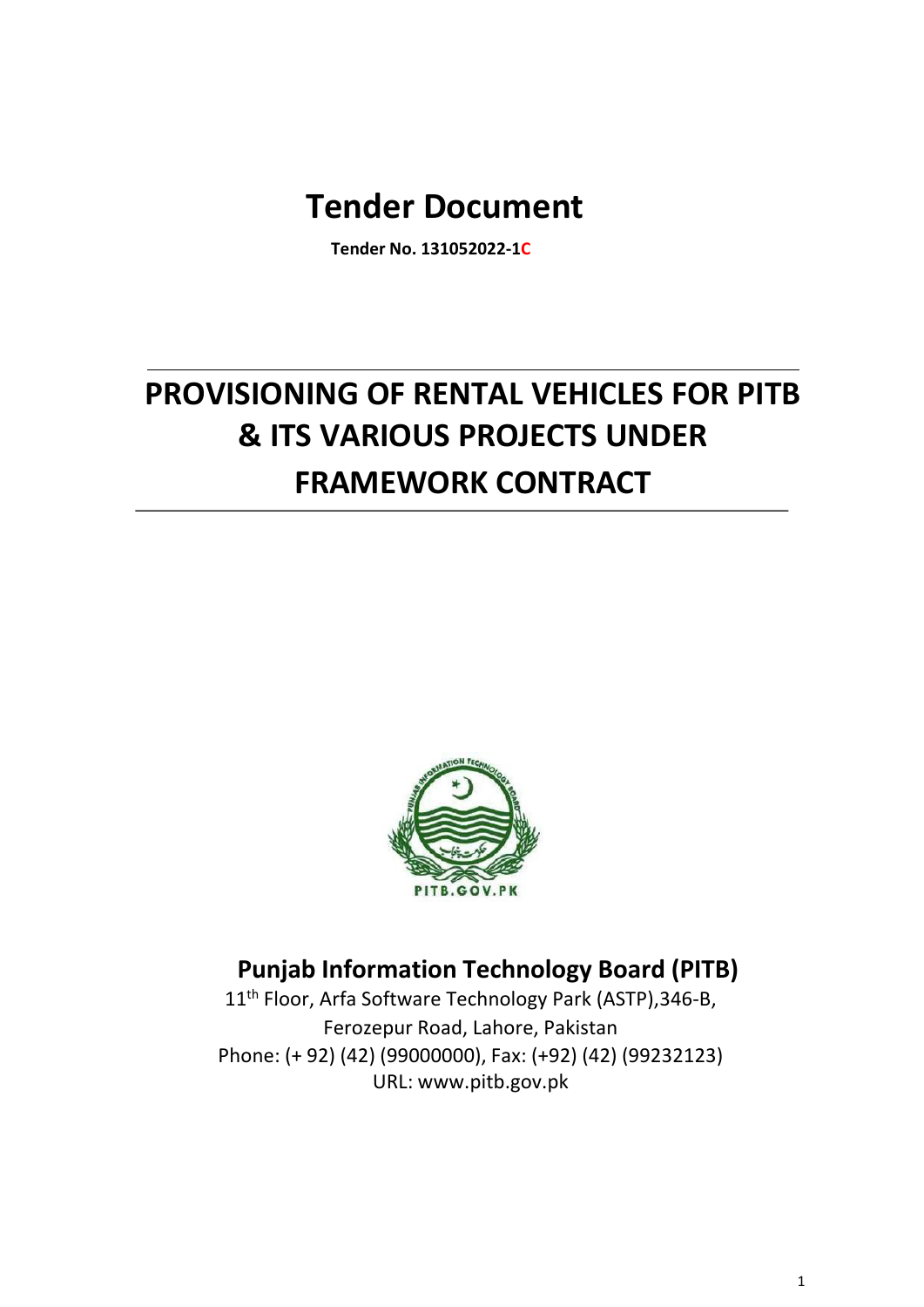# **Table of Contents**

| 1.  |  |  |  |  |
|-----|--|--|--|--|
| 2.  |  |  |  |  |
| 3.  |  |  |  |  |
| 4.  |  |  |  |  |
| 5.  |  |  |  |  |
| 6.  |  |  |  |  |
| 7.  |  |  |  |  |
| 8.  |  |  |  |  |
| 9.  |  |  |  |  |
| 10. |  |  |  |  |
| 11. |  |  |  |  |
| 12. |  |  |  |  |
| 13. |  |  |  |  |
| 14  |  |  |  |  |
| 15  |  |  |  |  |
| 16  |  |  |  |  |
| 17  |  |  |  |  |
| 18  |  |  |  |  |
| 19  |  |  |  |  |
| 20  |  |  |  |  |
| 21  |  |  |  |  |
| 22  |  |  |  |  |
| 23  |  |  |  |  |
| 24  |  |  |  |  |
| 25  |  |  |  |  |
| 26  |  |  |  |  |
| 27  |  |  |  |  |
| 28. |  |  |  |  |
| 29. |  |  |  |  |
| 30. |  |  |  |  |
| 31. |  |  |  |  |
| 32. |  |  |  |  |
| 33. |  |  |  |  |
| 34. |  |  |  |  |
| 35. |  |  |  |  |
| 36. |  |  |  |  |
| 37. |  |  |  |  |
| 38. |  |  |  |  |
| 39. |  |  |  |  |
| 40. |  |  |  |  |
| 41. |  |  |  |  |
| 42. |  |  |  |  |
| 43. |  |  |  |  |
| 44. |  |  |  |  |
| 45. |  |  |  |  |
| 46. |  |  |  |  |
| 47. |  |  |  |  |
| 48. |  |  |  |  |
| 49. |  |  |  |  |
| 50. |  |  |  |  |
| 51. |  |  |  |  |
| 52. |  |  |  |  |
| 53. |  |  |  |  |
|     |  |  |  |  |
|     |  |  |  |  |
|     |  |  |  |  |
|     |  |  |  |  |
|     |  |  |  |  |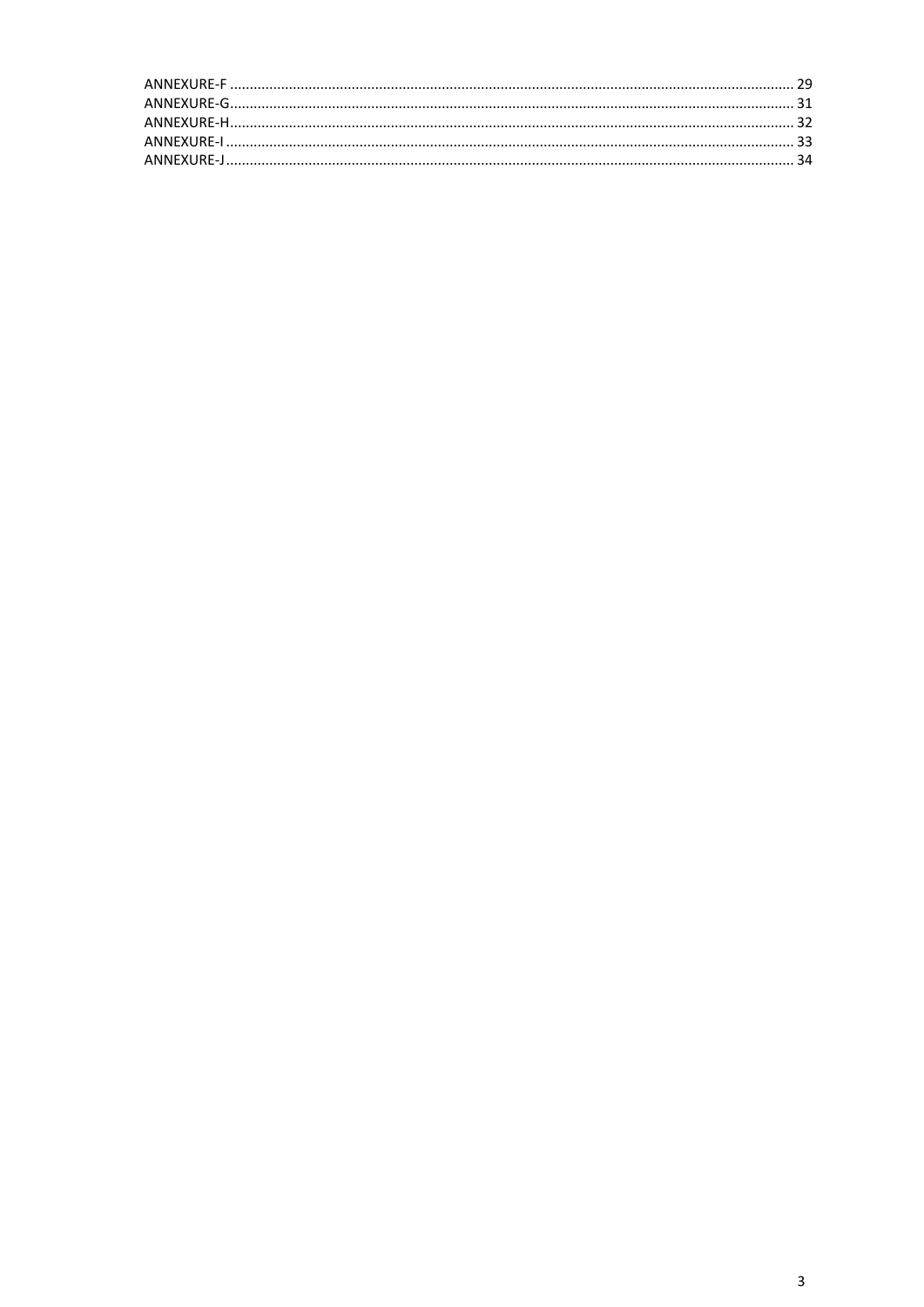#### **Important Note:**

Bidders must ensure that they submit all the required documents indicated in the Bidding Documents without fail. Bids received without, undertakings, valid documentary evidence, supporting documents and the manner for the various requirements mentioned in the Bidding Documents or test certificates are liable to be rejected at the initial stage itself. The data sheets, valid documentary evidences for the critical components as detailed hereinafter should be submitted by the Bidder for scrutiny.

#### **Applicability of Punjab Procurement Rules, 2014**

This Bidding Process will be governed under Punjab Procurement Rules, 2014, as amended from time to time and instructions of the Government of the Punjab received during the completion ofthe project.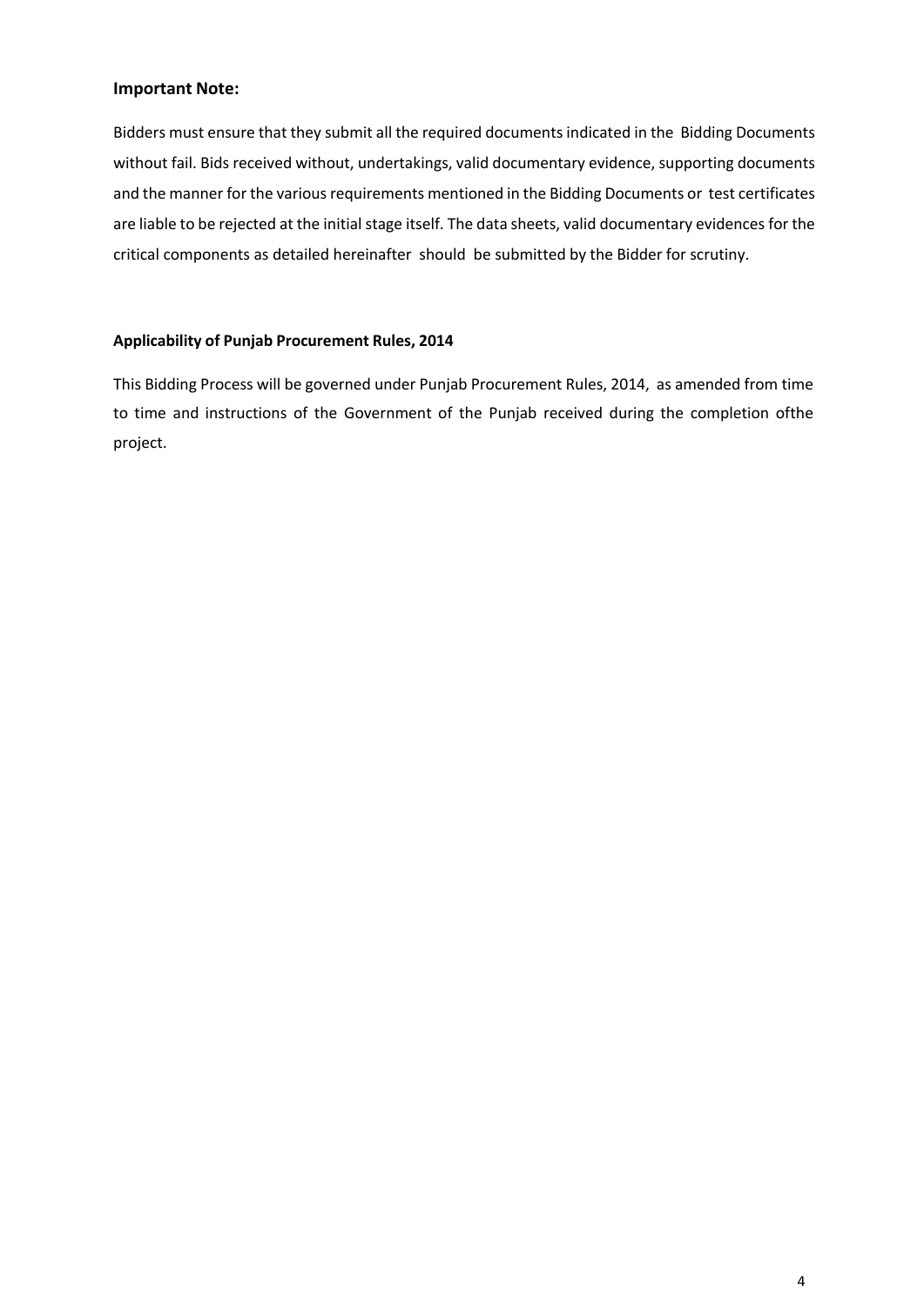# 1. **Invitation to Bid**

#### **1.1 PPRA Rules to be followed**

Punjab Procurement Rules, 2014 will be strictly followed. These may be obtained from PPRA's website.

In this document, unless otherwise mentioned to the contrary, "Rule" means a Rule under the Punjab Procurement Rules, 2014.

#### **1.2 Mode of Advertisement(s)**

As per Rule 12(2), this Tender is being placed online at websites of the Purchaser and PPRA, as well as being advertised in print media.

The tender document is available in the office of Punjab Information Technology Board,  $13<sup>th</sup>$  Floor, Arfa Software Technology Park, 346-B, Ferozepur Road, Lahore & the same may be obtained subject to the payment of cost of printing and provision of the document which is Rs. 1,000/-. Tender Document is also available at **www.pitb.gov.pk** and **www.ppra.punjab.gov.pk** and may be downloaded free of cost.

All prospective bidders are required to collect a Challan Form from the Procurement Assistant, PITB at above given address; to submit an amount of Rs. 1,000/- in PITB's account. The deposit slip / Challan Form must accompany respective bid.

#### **1.3 Type of Open Competitive Bidding**

As per Rule 38(2)(a), Single Stage - Two Envelope Bidding Procedure shall be followed. The said procedure is reproduced as follows:

- (i) The bid shall be a single package consisting of two separate envelopes, containing separately the financial and the technical proposals;
- (ii) The envelopes shall be marked as "Financial Proposal" and "Technical Proposal";
- (iii) In the first instance, the "Technical Proposal" shall be opened and the envelope marked as "Financial Proposal" shall be retained unopened in the custody of the procuring agency;
- (iv) The procuring agency shall evaluate the technical proposal in the manner prescribed in advance, without reference to the price and shall reject any proposal which does not conform to the specified requirements;
- (v) During the technical evaluation no amendments in the technical proposal shall be permitted;
- (vi) After the evaluation and approval of the technical proposals, the procuring agency shall open the financial proposals of the technically accepted bids, publicly at a time, date and venue announced and communicated to the bidders in advance, within the bid validity period;
- (vii) The financial proposal of the bids found technically non-responsive shall be retained unopened and shall be returned on the expiry of the grievance period or the decision of the complaint, if any, filed by the non-responsive bidder, whichever is later; provided that the procuring agency may return the sealed financial proposal earlier if the disqualified or nonresponsive bidder, contractor or consultant submits an affidavit, through an authorized representative, to the effect that he is satisfied with the proceedings of the procuring agency; and
- (viii) The lowest evaluated bidder shall be awarded the contract.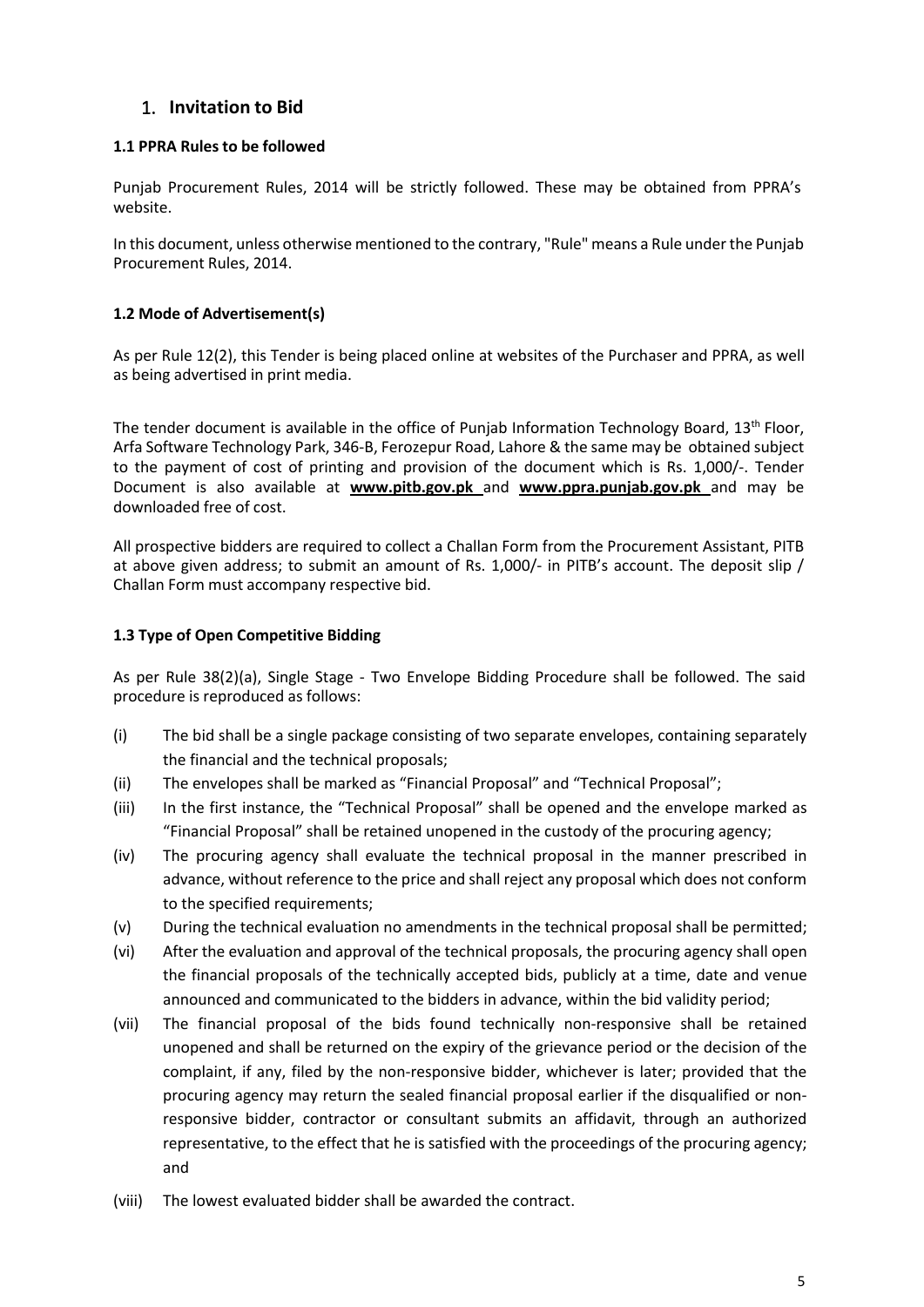# 2. **Bidding Details (Instructionsto Bidders)**

All bids must be accompanied by Bid Security (Earnest Money) as part of Financial bid and as per provisions of the clause "Bid Security" of this document in favor of **"Punjab Information Technology Board"**. The complete bids as per required under this tender document must bedelivered into the Tender Box, placed at reception of Punjab Information Technology Board, Lahore, not later than **1500 hours** on last date of submission of bids i.e. **17 June 2022.** Late bids shall not be considered. The Technical bids shall be publicly opened in the Committee Room of Punjab Information Technology Board, 13th Floor, Arfa Software Technology Park, 346-B, Ferozepur Road, Lahore, at **1530 hours** on **17 June 2022**. In case the last date of bid submission falls in / within the official holidays / weekends of the Purchaser, the last date for submission of the bids shall be the next working day.

The bidder shall submit bids which comply with the Bidding Document. Alternative bids shall not be considered. The attention of bidders is drawn to the provisions of this tender document Clause regarding **"Determination of Responsiveness of Bid" and "Rejection / Acceptance of the Tender"** for making their bids substantially responsive to the requirements of the Bidding Document.

It will be the responsibility of the Bidder that all factors have been investigated and considered while submitting the Bid and no claim whatsoever including those of financial adjustments to the contract awarded under this Bid Process will be entertained by the Purchaser. Neither any time schedule, nor financial adjustments arising thereof shall be permitted on account of failure by the Bidder.

It must be clearly understood that the Terms and Conditions and Specifications are intended to be strictly enforced. No escalation of cost except arising from increase in quantity by the Bidder on the demand and approval of the Purchaser will be permitted throughout the period of completion of the contract.

The Bidder should be fully and completely responsible for all the deliveries and deliverables to the Purchaser.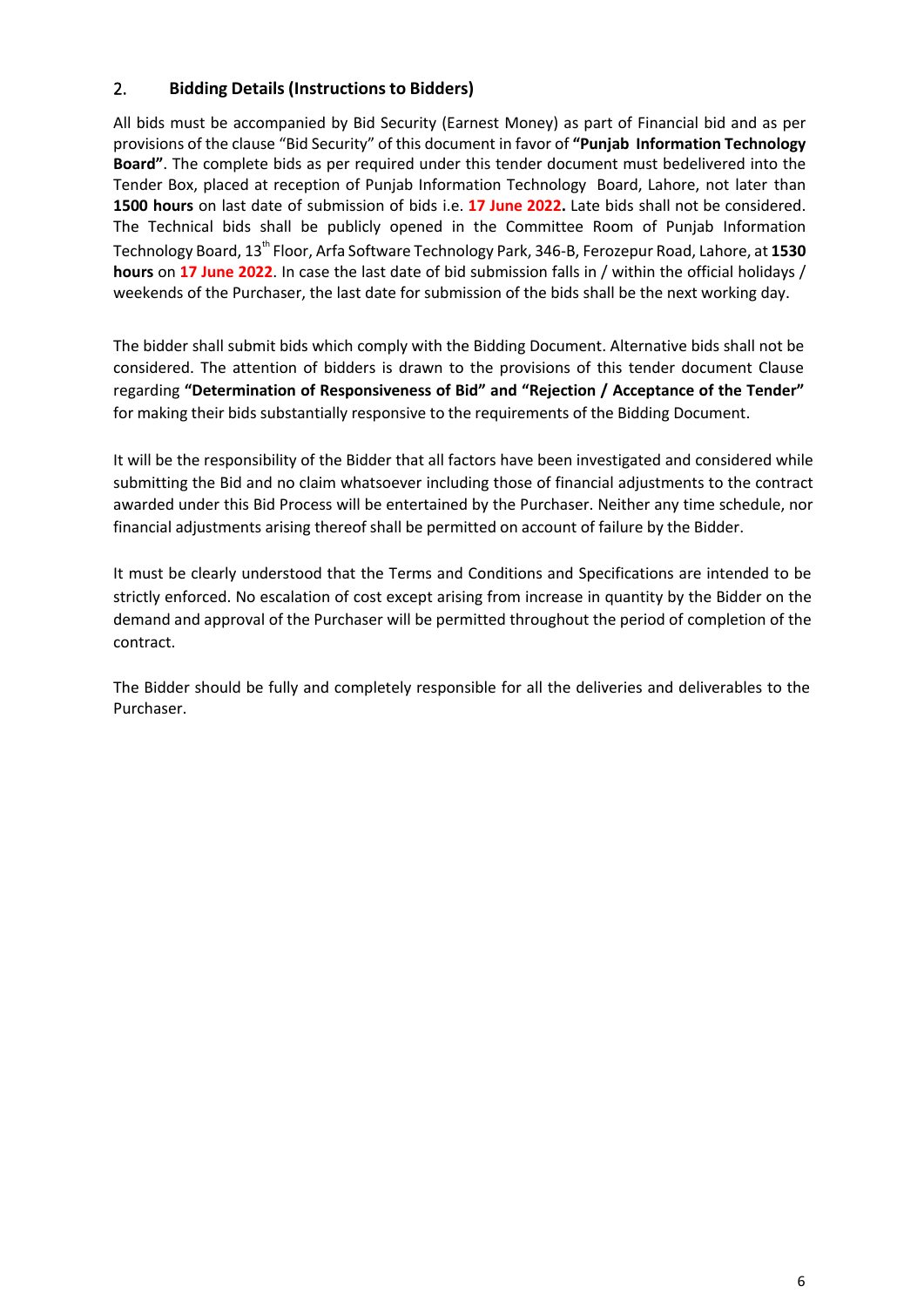The Primary Contact & Secondary Contact for all correspondence in relation to this bid is as follows:

#### **Primary Contact**

**Imran Afzal**

Assistant Director (Transport) **Email:** imran.afzal@pitb.gov.pk Office Number: 042-35880062 11<sup>th</sup> floor Arfa Software Technology Park, 346-B, Ferozepur Road, Lahore.

#### **Aquil Khan**

Director (Admin) **Email:** aquil.khan@pitb.gov.pk Office Number: 042-35880062 11<sup>th</sup> floor Arfa Software Technology Park, 346-B, Ferozepur Road, Lahore.

#### **Secondary Contact**

**M. Jahanzaib Khan**

Joint Director (e-Procurement) **Email**: jahanzaib.khan@pitb.gov.pk 13<sup>th</sup> Floor, Arfa Software Technology Park, 346-B. Ferozepur Road, Lahore, Pakistan

Bidders should note that during the period from the receipt of the bid and until further notice from the Primary Contact, all queries should be communicated via the Primary Contact and in writing (email and letters) only. In the case of an urgent situation where the Primary Contact cannot be contacted, the bidder may alternatively direct their enquiries through the Secondary Contact.

Bidders are also required to state, in their proposals, the name, title, contact number (landline, mobile), fax number and e-mail address of the bidder's authorized representative through whom all communications shall be directed until the process has been completed or terminated.

The Purchaser will not be responsible for any costs or expenses incurred by bidders in connection with the preparation or delivery of bids.

Failure to supply required items/services within the specified time period will invoke penalty as specified in this document.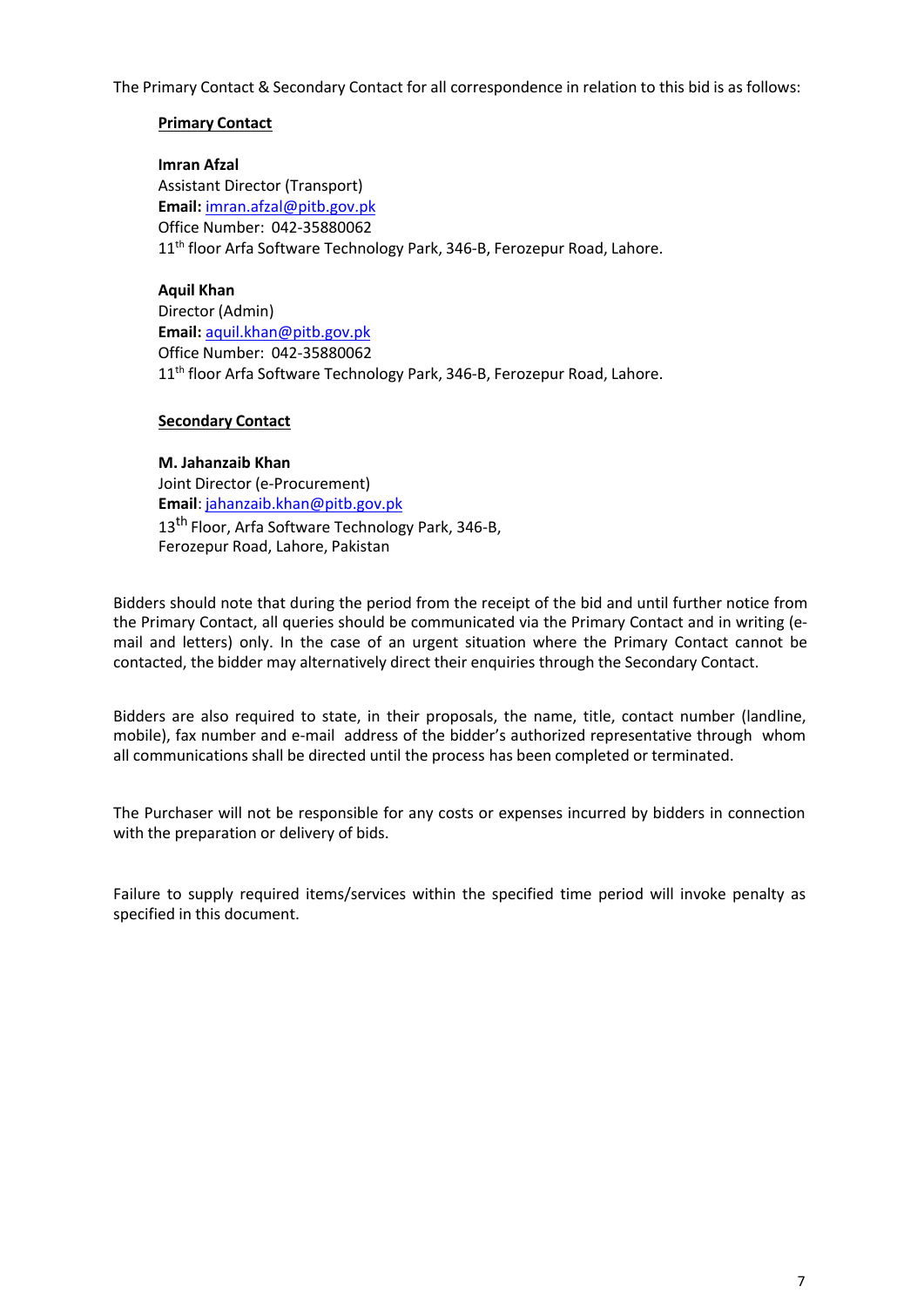# **TERMS AND CONDITIONS OF THE TENDER**

# 3. **Definitions**

In this document, unless there is anything repugnant in the subject or context:

- 3.1 "Authorized Representative" means any representative appointed, from time to time, by the Client, the Purchaser or the Contractor.
- 3.2 "Availability and Reliability" means the probability that a component shall be operationally ready to perform its function when called upon at any point in time.
- 3.3 "Client" means the Project lead of technical wing of the Purchaser for whose' particular project the Services have been procured or any other person, duly appointed in writing, by the Client, for the time being or from time to time, to act as Client for the purposes of the Contract.
- 3.4 "Bidder" means the interested Firm/Company/Supplier/Distributors that may provide services required under this tender, to any of the public/private sector organization under the contract and have registered for the relevant business thereof.
- 3.5 "Commencement Date of the Contract" means the date of signing of the Contract between the Purchaser and the Contractor.
- 3.6 "Contract" means the agreement entered into between the Purchaser and the Contractor, as recorded in the Contract Form signed by the parties, including all Schedules and Attachments thereto and all documents incorporated by reference therein.
- 3.7 "Contractor / Vendor" means the Bidder whose bid has been accepted and awarded Letter of Intent for a specific item followed by the signing of Contract.
- 3.8 "Contract Price" means the price payable to the Contractor under the Contract for the full and proper performance of its contractual obligations.
- 3.9 "Contract Value" means that portion of the Contract Price adjusted to give effect to such additions or deductions as are provided for in the Contract which is properly apportion-able to the Services in question.
- 3.10 "Day" means calendar day.
- 3.11 "Force majeure shall mean any event, act or other circumstances not being an event, act or circumstances under the control of the purchaser or of the contractor. Non-availability of materials/supplies or of import license or of export permit shall not constitute Force majeure.
- 3.12 "In writing" means communicated in written form e.g., by registered mail, e-mail / fax (followed by a formal registered mail), delivered with proof of receipt.
- 3.13 "Person" includes individual, association of persons, firm, company, corporation, institution and organization, etc., having legal capacity.
- 3.14 "Proposal" means the Technical Proposal and the Financial Proposal for the provision of the Services submitted by a bidder in response to this RFP.
- 3.15 "RFP" means Request for Proposals, including any amendments that may be made by the procuring agency for the selection of bidder.
- 3.16 "Prescribed" means prescribed in the Tender Document.
- 3.17 "Purchaser" means the Punjab Information Technology Board (PITB) or any other person for the time being or from time to time duly appointed in writing by the Purchaser to act as Purchaser for the purposes of the Contract.
- 3.20 "SBD" means Standard Bidding Documents.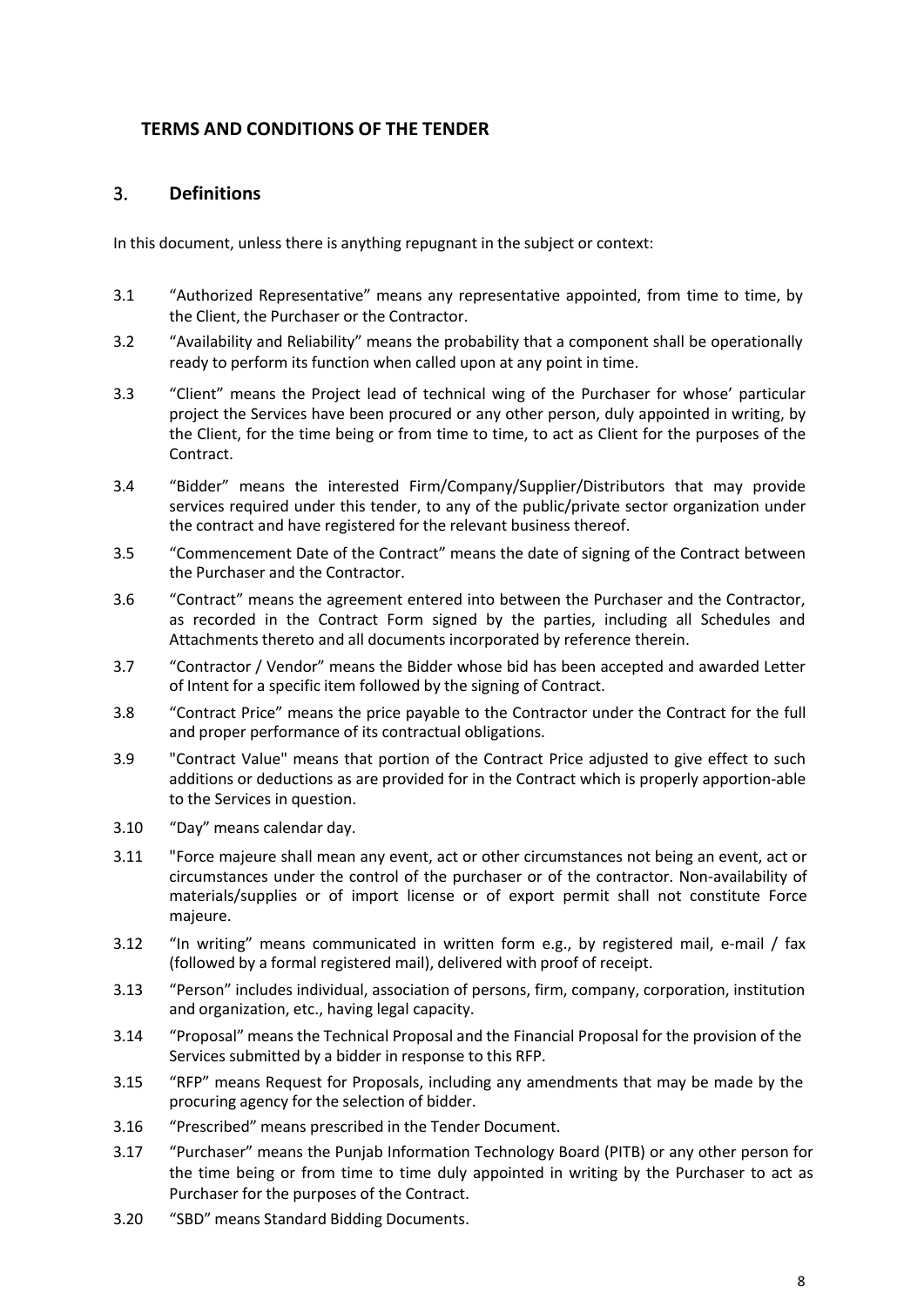- 3.21 "Services" means the tasks to be performed by the bidder pursuant to the Contract made in accordance with the listed scope under Clause 6.
- 3.22 "Works" means work to be done by the Contractor under the Contract.
- 3.23 "Eligible" is defined as any country or region that is allowed to do business in Pakistan by the law of Government of Pakistan.

#### 4. **Headings and Titles**

In this document, headings and titles shall not be construed to be part thereof or be taken into consideration in the interpretation of the document and words importing the singular only shall also include the plural and vice versa where the context so requires.

#### 5. **Notice**

- 5.1 In this document, unless otherwise specified, wherever provision is made for exchanging notice, certificate, order, consent, approval or instructions amongst the Contractor, the Purchaser and the Client, the same shall be:
- 5.1.1 in writing;
- 5.1.2 issued within reasonable time;
- 5.1.3 served by sending the same by courier or registered post to their principal office in Pakistan or such other address as they shall notify for the purpose; and
- 5.1.4 The words "notify", "certify", "order", "consent", "approve", "instruct", shall be construed accordingly.

#### 6. **Scope of work and Deliverables:**

# **Rental Vehicles**

The overall scope is as following:

- i. The Contractor shall make vehicles available for the Purchaser's offices / officials for travel throughout the country.
- ii. Total number of vehicles required are thirty (30).
- iii. Trackers must be installed in all vehicles and tracking reports will be shared with Dir. (Admin) / AD (Transport) on weekly basis and the Contractor shall also ensure to provide login credentials of tracking services.
- iv. Provided vehicles must be non-accidental and remain all-time in a 100% roadworthy condition.
- v. The vehicles shall be equipped with heating and cooling system, well-maintained and in excellent functional conditions.
- vi. Vehicles must be equipped with necessary safety items, including Seat belt, spare tire, mechanical jack, basic hand tools.
- vii. The Contractor will be responsible for all kinds of maintenance of the vehicle e.g. oil change, tyre change, battery, tracker, tuning, throttle body service, suspension, engine, Denting/painting etc. Details regarding above mentioned routine Repair and Maintenance is mentioned below:

| <b>Routine Repair &amp;</b><br><b>Maintenances</b>                                                                       | <b>1000CC</b>           | <b>1300CC</b>           |  |  |
|--------------------------------------------------------------------------------------------------------------------------|-------------------------|-------------------------|--|--|
| Engine oil                                                                                                               | 5000 Km as per Standard | 5000 Km as per Standard |  |  |
| <b>Engine tuning</b>                                                                                                     | 8000 Km Or Required     | 10000 Km Or Required    |  |  |
| Throttle body service                                                                                                    | 16000 Km                | 18000 Km                |  |  |
| <b>Carburetor Service</b>                                                                                                | 12000 Km                |                         |  |  |
| <b>Brake service</b>                                                                                                     | 10000 Km Or as Required | 10000 Km Or as Required |  |  |
| <b>Tyres</b>                                                                                                             | 40000 Km Or as Required | 50000 Km Or as Required |  |  |
| <b>Wheel alignment/Balancing</b>                                                                                         | <b>When Required</b>    | <b>When Required</b>    |  |  |
| <b>General service</b>                                                                                                   | Once in a year          | Once in a year          |  |  |
| Note: Contractor will be liable to carry out the R&M of the rental vehicles highlighted by the purchaser<br>at any time. |                         |                         |  |  |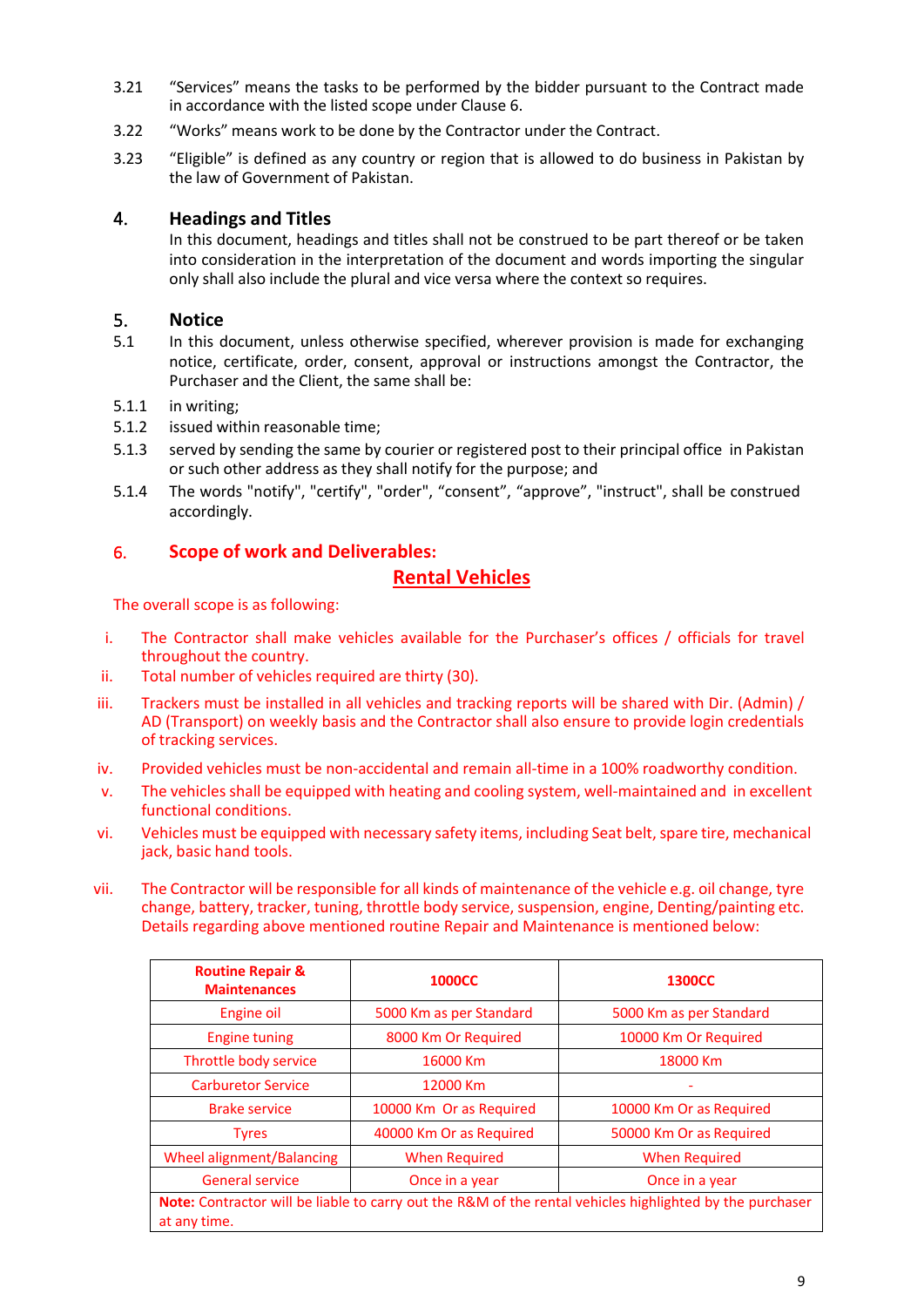- viii. The Contractor shall provide complete documents of the vehicle, history and certificates.
- ix. The contractor shall allocate one supervisor/manager for the supervision of vehicles and coordination with PITB. Responsibilities of the supervisor are as follow:
	- a. Vehicles' inspection will also be carried out by the supervisor along with PITB's technician on daily basis.
	- b. He'll be responsible for timely submission of invoices to Admin Wing for payment.
	- c. He'll make sure the collection of cheques with in time and if failed to do so, no cheque will be re-issued.
	- d. He'll be responsible for the issuance of M-Tag/ e-Tag facility or any other tax imposed (at any time) by the government for all the rental vehicles.
	- e. In case of any emergency situation, he shall be available to sort out / settle down any matter anytime.
- x. Vehicles must not be older than three (03) year and not exceed 50,000 km from the date of issuance of Purchase order.
- xi. All government taxes including route permit, token tax etc. shall be cleared.
- xii. The Contractor shall ensure that the vehicles are fully covered by all necessary insurances in case of accidents; i.e. comprehensive insurance. If fully comprehensive insurance is not in place, the cost of any subsequent damage or loss of vehicles shall be borne by the Contractor. Evidence of insurance shall be required prior to hand over the vehicles.
- xiii. The purchaser reserves exclusive right to utilize the cars in number less than, equal to or more than the given base volume of 30 cars on the unit quoted rate.
- xiv. Purchaser can get the vehicle changed by another one at any time, without any reason.
- xv. Registered for operation during the period of this Contract with registration documentation in the vehicle and registration / number plates affixed to the vehicle as required by laws ofPakistan.
- xvi. The Contractor will provide 1000cc (manual) and 1300cc (automatic) vehicles on self-basis (without driver) according to the requirement of the Purchaser.

# 7. **Tender Eligibility/Qualification Criteria**

- 7.1 Eligible Bidder is a Bidder who:
- 7.2 Has a registered / incorporated company / firm in Pakistan with relevant business experience of last three (03) years;
- 7.3 Has valid Registration of Provincial Sales Tax (PST) & National Tax Number (NTN);
- 7.4 Has submitted bid for complete requirement along with relevant bid security;
- 7.5 Has not been blacklisted by any of Provincial or Federal Government Department, anywhere in Pakistan (Submission of undertaking); Blacklisting status of bidders, as publicized on PPRA's website, on the day of Bid Opening, will be considered final for the determination of eligibility;
- 7.6 Conforms to the clause of "Responsiveness of Bid" given herein this tender document.
- 7.7 Goods and Services can only be supplied / sourced / routed from origin" in "eligible" member Countries.
- 7.8 Eligible" is defined as any country or region that is allowed to do business in Pakistan by the law of Government of Pakistan.

**Note:** Verifiable documentary proof for all above requirements is a mandatory requirement, noncompliance will lead to disqualification.

# 8. **Tender Cost**

The Bidder shall bear all costs / expenses associated with the preparation and submission of the Tender(s) and the Purchaser shall in no case be responsible / liable for those costs / expenses.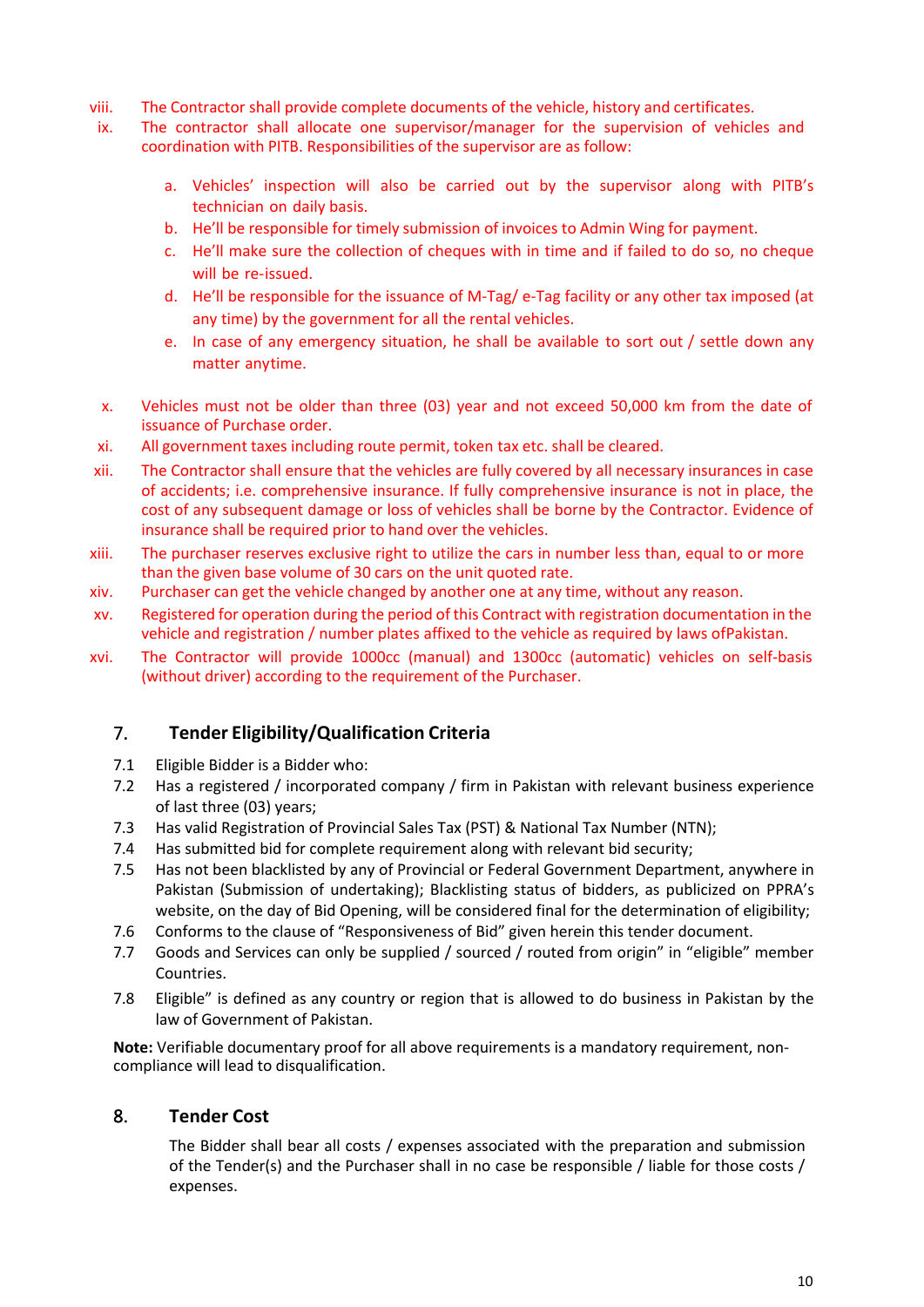# 9. **Joint Venture / Consortium**

Joint venture / consortium are not eligible for this tender.

# 10. **Examination of the Tender Document**

The Bidder is expected to examine the Tender Document, including all instructions and terms and conditions.

# 11. **Clarification of the Tender Document**

The Bidder may require further information or clarification of the Tender Document, within 05 (five) calendar days of issuance of tender in writing. The clarification and its replies will be shared with all prospective bidders.

Bidders should note that during the period from the receipt of the bid and until further notice from the Primary Contact given herein this document, all queries should be communicated via the Primary Contact and in writing (e.g. e-mail & letter) only. In the case of an urgent situation where the Primary Contact cannot be contacted, the bidder may alternatively direct their enquiries through the Secondary Contact.

# 12. **Amendment of the Tender Document**

- 12.1 The Purchaser may, at any time prior to the deadline for submission of the Tender, at its own initiative or in response to a clarification requested by the Bidder(s), amend theTender Document, on any account, for any reason. All amendment(s) shall be part of the Tender Document and binding on the Bidder(s).
- 12.2 The Purchaser shall notify the amendment(s) in writing to the prospective Bidders as per Rule-25(4) of Punjab Procurement Rules, 2014.
- 12.3 The Purchaser may, at its exclusive discretion, amend the Tender Document to extend the deadline for the submission of the Tender as per Rule-29 of Punjab Procurement Rules, 2014.

# 13. **Preparation / Submission of Tender**

- 13.1 The bidder must bid for complete requirements.
- 13.2 The Tender and all documents relating to the Tender, exchanged between the Bidder and the Purchaser, shall be in English. Any printed literature furnished by the Bidder in another language shall be accompanied by an English translation which shall govern for purposes of interpretation of the Tender.
- 13.3 The Tender shall be filed in / accompanied by the prescribed Forms, Annexes, Schedules, Documents, Brochures, Literature, etc. which shall be typed, completely filled in, stamped and signed by the Bidder or his Authorized Representative. In case of copies, signed and stamped photocopies may be submitted. If volume of the bid contains various set(s) of documents the same must be properly numbered and tagged in binding shape.
- 13.4 The Tender shall be in two parts i.e. the technical proposal and the financial proposal. Each proposal shall be in two sets i.e. the original and the copy. In the event of any discrepancy between the original and the duplicate, the original shall govern.
- 13.5 Technical Proposal shall comprise the following, **without quoting the price**:
	- 13.5.1 Technical Proposal Form **(Annexure-B**)
	- 13.5.2 Undertaking (All terms & conditions and qualifications listed anywhere in this tender document have been satisfactorily vetted) and Affidavit (Integrity Pact)(**Annexure-G&H**)
	- 13.5.3 Covering letter duly signed and stamped by authorized representative (Annexure-E)
	- 13.5.4 Evidence of eligibility of the Bidder and the Goods / Services.
	- 13.5.5 Evidence of conformity of the Goods / Services to the Tender Document.
	- 13.5.6 Submission of undertaking that the firm is not blacklisted by any of Provincial or Federal Government Department, anywhere in Pakistan.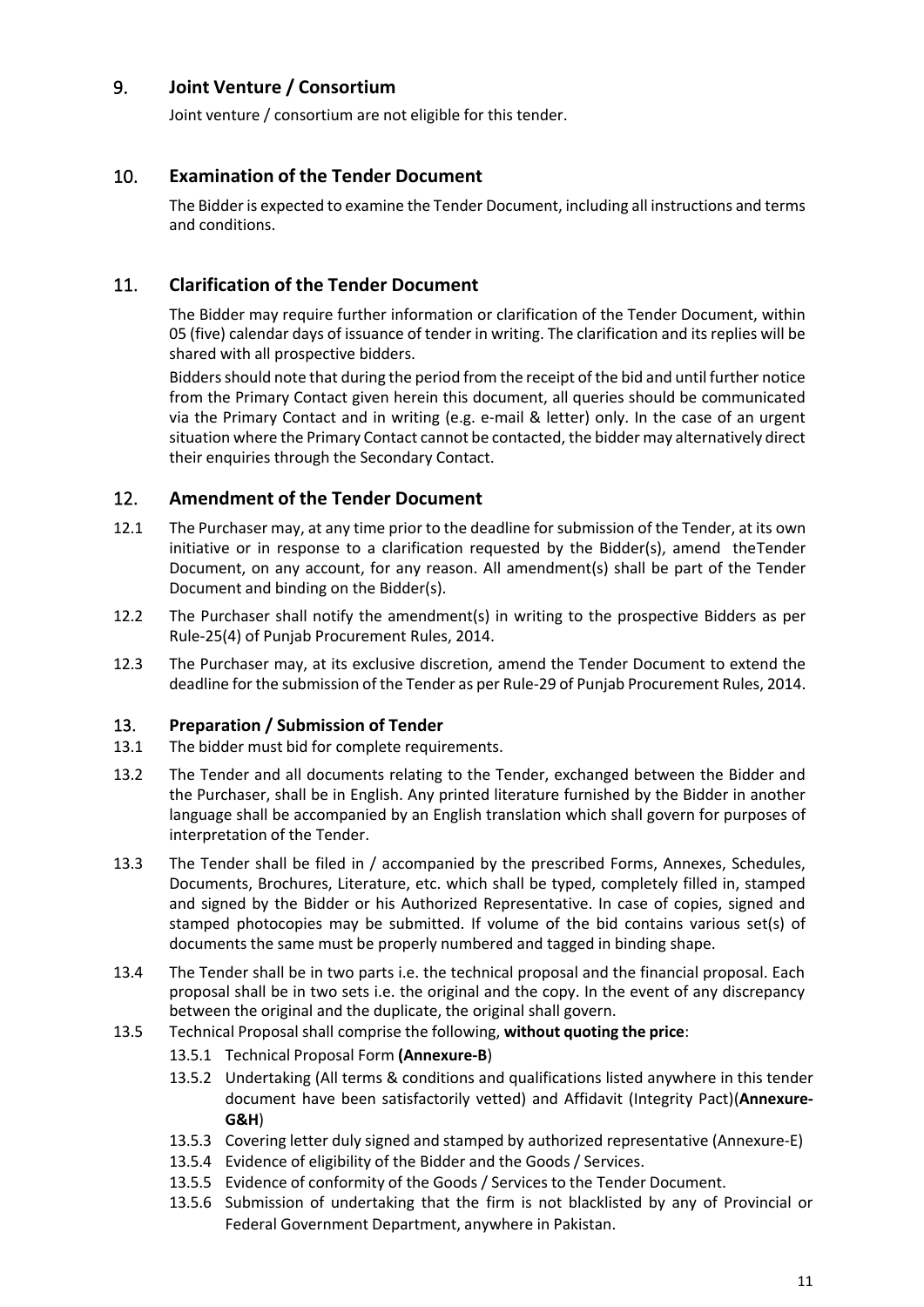- 13.5.7 Valid Registration Certificate for Income Tax & Sales Tax
- **13.5.8** Power of Attorney, if an authorized representative is appointed **(Annexure-F)**
- 13.6 The Financial Proposal shall comprise the following:
- 13.7.1 Financial Proposal Form **(Annexure-C)**
- 13.7.2 Price Schedule **(Annexure-D)**
- 13.7.3 Bid Security **(Earnest Money),** as per provisions of the clause Bid Security of this document.
- 13.7 The Bidder shall seal the Original Technical Proposal in an envelope duly marked as under:

Original Technical Tender for Tender Name: [Name of Tender] Tender No. **----------**

[Name of the Purchaser] [Address of the Purchaser]

[Name of the Bidder] [Address of the Bidder] [Phone No. of the Bidder]

13.8 The Bidder shall seal the Duplicate Technical Tender in an envelope duly marked as under:

Duplicate Technical Proposal for Tender Name: [Name of Tender] Tender No. **-----------**

[Name of the Purchaser] [Address of the Purchaser]

[Name of the Bidder] [Address of the Bidder] [Phone No. of the Bidder]

13.9 The Bidder shall follow the same process for the Financial Tender.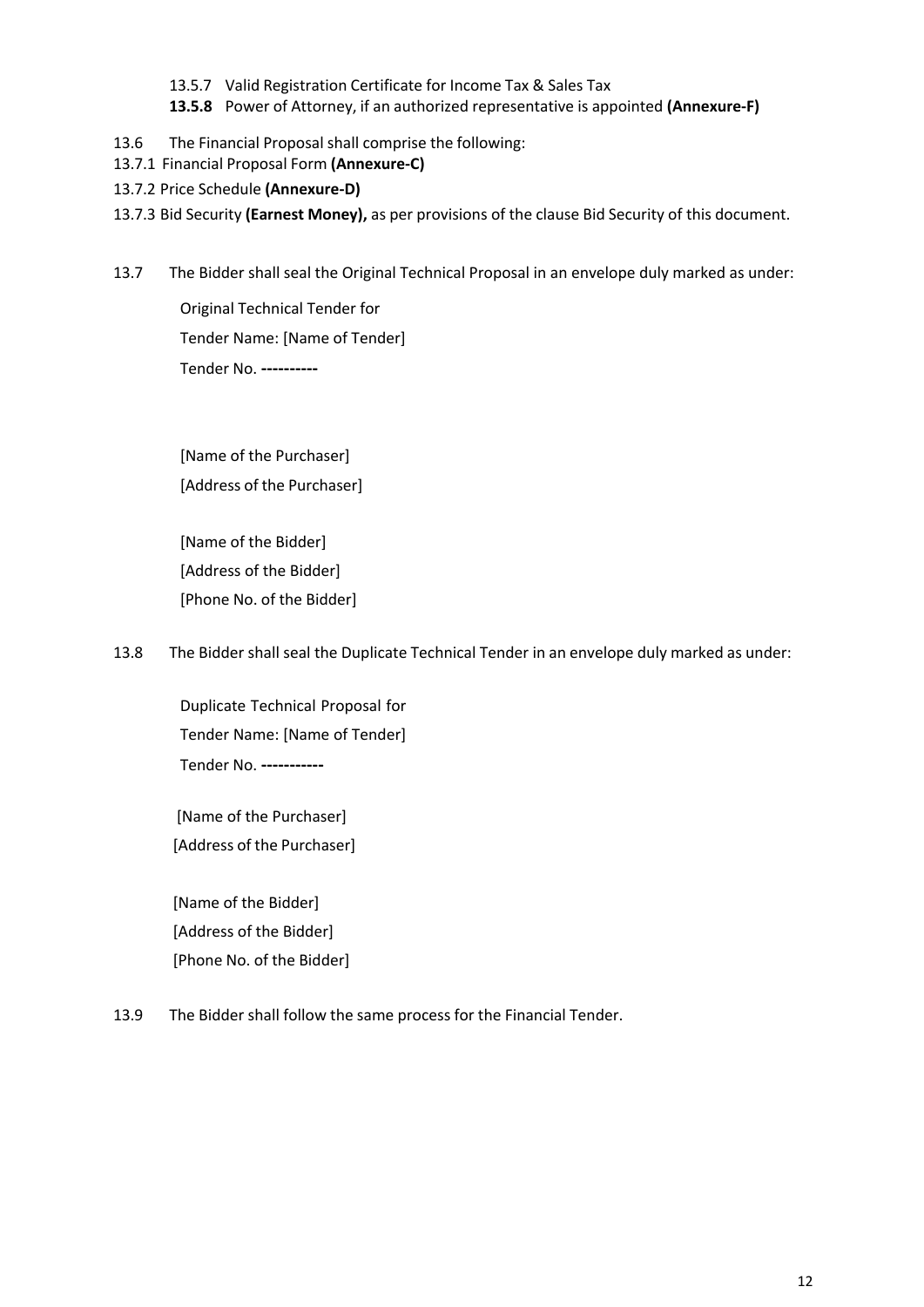13.10 The Bidder shall again seal the sealed envelopes of Original Technical Proposal and the Original Financial Proposal in an outer envelope, duly marking the envelope as under:

Original Tender for Tender Name: [Name of Tender] Tender No. **--------------** Strictly Confidential [Name of the Purchaser]

[Address of the Purchaser]

[Name of the Bidder] [Address of the Bidder] [Phone No. of the Bidder]

13.11 The Bidder shall again seal the sealed envelopes of Duplicate Technical Proposal and the Duplicate Financial Proposal in an outer envelope, duly marking the envelope as under:

Duplicate Tender for Tender Name: [Name of Tender] Tender No. **------------------** Strictly Confidential

[Name of the Purchaser] [Address of the Purchaser]

[Name of the Bidder] [Address of the Bidder] [Phone No. of the Bidder]

- 13.12 The Bidder may enclose soft copies of the Technical Proposal, including all Forms, Annexes, Schedules, Documents, Brochures, Literature, etc., in the form of PDF and Scanned images, with the hard copies.
- 13.13 The Tender shall be dropped in the prescribed Tender Box placed at the Reception of the Purchaser's office, during office hours, up to due date and time.
- 13.14 This is made obligatory to affix authorized signatures with official seal on all original and duplicate (copies) documents, annexures, copies, certificates, brochures, literature, letters, forms and all relevant documents as part of the bids submitted by the bidder.

#### **14 Tender Price**

- 14.1 The quoted price shall be:
	- 14.1.1 in Pak Rupees;
	- 14.1.2 inclusive of all taxes, duties, levies, insurance, freight, etc.;
	- 14.1.3 best / final / fixed and valid until completion of all obligations under the Contract i.e. not subject to variation / escalation;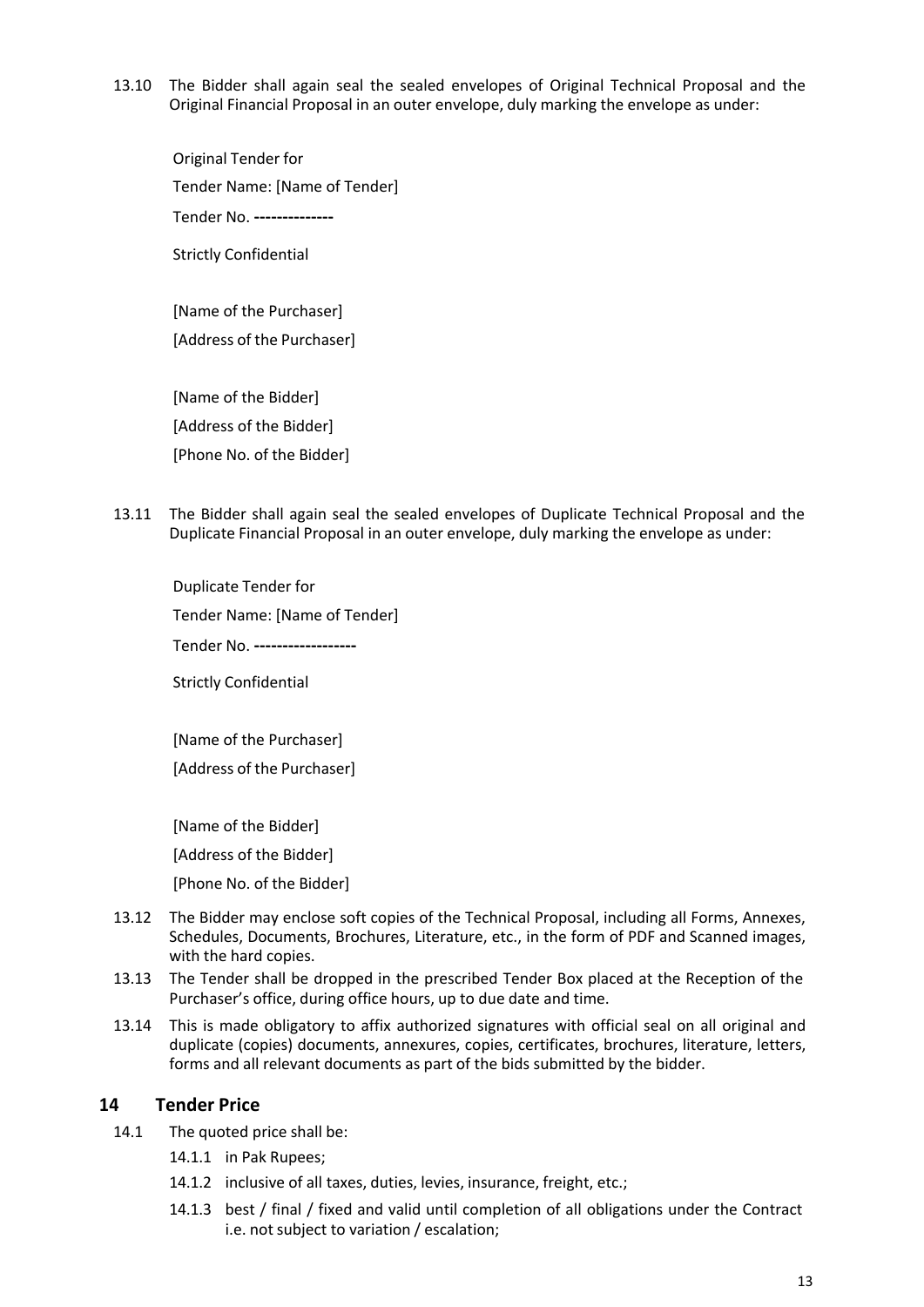- 14.1.4 Including all charges up to the delivery point at Punjab Government Office(s) in Puniab (if required).
- 14.2 If not specifically mentioned in the Tender(s), it shall be presumed that the quoted price is as per the above requirements.
- 14.3 Where no prices are entered against any item(s), the price of that item shall be deemed be free of charge, and no separate payment shall be made for that item(s).

#### **15 Bid Security**

- 15.1 The bid security amount has been calculated as per provisions of Rule-27 "Bid Security" of PPRA Rules, 2014 (i.e. not exceeding five percent of the estimated cost), the Bidder shall furnish the Bid Security (Earnest Money) as under:
	- 15.1.1 for fixed amount as given in below table:

| $\mathsf{Sr}, \mathsf{\#}, \mathsf{I}$ | <b>Description</b>     | <b>Estimated Cost</b> | <b>Bid Security (2%)</b> |
|----------------------------------------|------------------------|-----------------------|--------------------------|
|                                        | <b>Rental Vehicles</b> | 27.900.000            | 558,000                  |

- 15.1.2 denominated in Pak Rupees;
- 15.1.3 given in this tender document;
- 15.1.4 As part of financial bid envelope.
- 15.1.5 in the form of Bank Guarantee / Demand Draft / Pay Order / Call Deposit Receipt in the name of the Purchaser;
- 15.1.6 Have a minimum validity period of one hundred twenty (120) days from the last date for submission of the Tender.
- 15.2 The Bid Security shall be forfeited by the Purchaser, on the occurrence of any / all of the following conditions:
	- 15.2.1 If the Bidder withdraws the Tender during the period of the Tender validityspecified by the Bidder on the Tender Form; or
	- 15.2.2 If the Bidder does not accept the corrections of his Total Tender Price;
- 15.3 The Bid security shall be returned to the technically unsuccessful Bidder with unopened/sealed financial bid while the unsuccessful bidders of financial bid opening procedure will be returned the Bid Security only.

#### **16 Tender Validity**

The Tender shall have a minimum validity period of ninety (90) days from the last date for submission of the Tender. The Purchaser may solicit the Bidder's consent to an extension of the validity period of the Tender. The request and the response thereto shall be made in writing. If the Bidder agrees to extension of validity period of the Tender, the validity period of the Bid Security shall also be suitably extended. The Bidder may refuse extension of validity period of the Tender, without forfeiting the Bid security.

#### **17 Modification / Withdrawal of the Tender**

- 17.1 The Bidder may, by written notice served on the Purchaser, modify or withdraw the Tender after submission of the Tender, prior to the deadline for submission of the Tender.
- 17.2 The Tender, withdrawn after the deadline for submission of the Tender and prior to the expiration of the period of the Tender validity, shall result in forfeiture of the Bid Security.

#### **18 Opening of the Tender**

18.1 Tenders (Technical Bids) shall be opened at **1530 hours** on the last date of submission of bids i.e. **17 June, 2022,** in the presence of the Bidder(s) for which they shall ensure their presence without further invitation, as per provision of Rule-30 of PPRA Rules, 2014. In case the last date of bid submission falls in / within the official holidays / weekends of the Purchaser, the last date for submission of the bids shall be the next working day.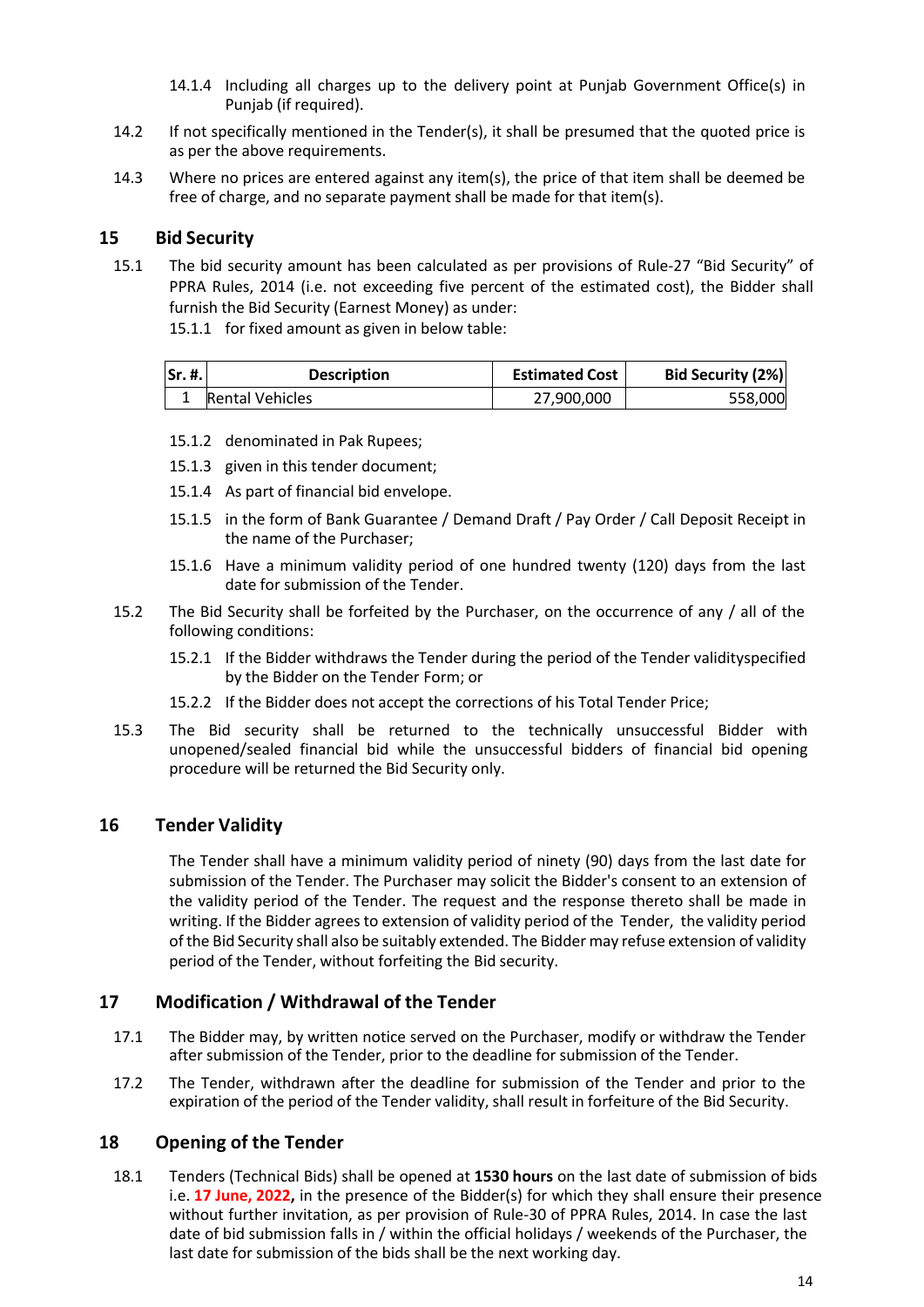- 18.2 The Bidder's name, modifications, withdrawal, security, attendance of the Bidder and such other details as the Purchaser may, at its exclusive discretion, consider appropriate, shall be announced and recorded.
- 18.3 No bidder or its representative will be allowed to keep any digital device (camera, audio recorder, cell phone etc.) during tender opening meeting at given time and location.

## **19 Clarification of the Tender**

The Purchaser shall have the right, at his exclusive discretion, to require, in writing, further information or clarification of the Tender, from any or all the Bidder(s). No change in the price or substance of the Tender shall be sought, offered or permitted except as required to confirm the corrections of arithmetical errors discovered in the Tender. Acceptance of any such correction is sole discretion of the purchaser

# **20 Determination of Responsiveness of the Bid (Tender)**

- 20.1 The Purchaser shall determine the substantial responsiveness of the Tender to the Tender Document, prior to the Tender evaluation, on the basis of the contents of the Tender itself without recourse to extrinsic evidence. A substantially responsive Tender is one which:
	- 20.1.1 meets the eligibility criteria given herein this tender document/ the Goods / the Services;
	- 20.1.2 meets the Technical Specifications for the Goods / the Services;
	- 20.1.3 meets the delivery period / point for the Goods / the Services;
	- 20.1.4 in compliance with the rate and limit of liquidated damages;
	- 20.1.5 offers fixed price quotations for the Goods / the Services, whereby no optional offer / bid or price is allowed;
	- 20.1.6 is accompanied by the required Bid Security as part of financial bid envelope;
	- 20.1.7 The original receipt of tender fee submitted, attached with technical bid envelope;
	- 20.1.8 In compliance with the Preparation/Submission of Tender in a manner prescribed in this tender document clause-13; (Preparation / Submission of Tender)
	- 20.1.9 Conforms to all terms and conditions of the Tender Document, without material deviation or reservation.
- 20.2 A material deviation or reservation is one which affects the scope, quality or performance of the Goods / Services or limits the Purchaser's rights or the Bidder's obligations under the Contract.
- 20.3 The Tender determined as not substantially responsive shall not subsequently be made responsive by the Bidder by correction or withdrawal of the material deviation or reservation.

# **21 Correction of errors / Amendment of Tender**

- 21.1 The Tender shall be checked for any arithmetic errors which shall be rectified, as follows:
	- 21.1.1 If there is a discrepancy between the amount in figures and the amount in words for the Total Tender Price entered in the Tender Form, the amount which tallies with the Total Tender Price entered in the Price Schedule, shall govern.
	- 21.1.2 if there is a discrepancy between the unit rate and the total price entered in the price Schedule, resulting from incorrect multiplication of the unit rate by the quantity, the unit rate as quoted shall govern and the total price shall be corrected,unless there is an obvious and gross misplacement of the decimal point in the unit rate, in which case the total price as quoted shall govern and the unit rate shall be corrected.
	- 21.1.3 If there is a discrepancy in the actual sum of the itemized total prices and the total tender price quoted in the Price Schedule, the actual sum of the itemized total prices shall govern.
- 21.2 The Tender price as determined after arithmetic corrections shall be termed as the Corrected Total Tender Price which shall be binding upon the Bidder.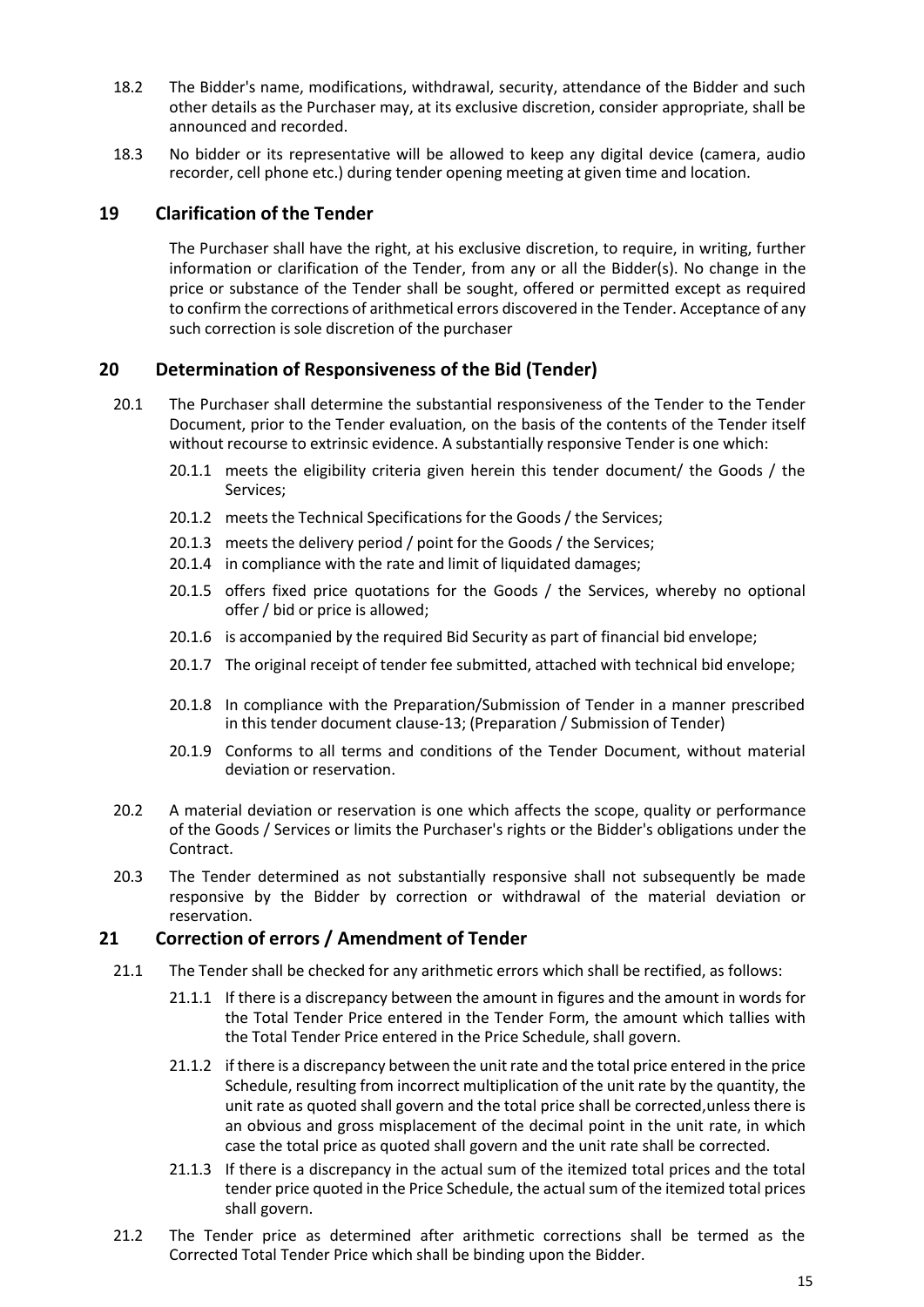- 21.3 Adjustment shall be based on corrected Tender Prices. The price determined after making such adjustments shall be termed as Evaluated Total Tender Price.
- 21.4 No credit shall be given for offering delivery period earlier than the specified period.

## **22 TECHNICAL EVALUATION CRITERIA**

PASS MARKS: A technically eligible bidder, based on conditions listed in this document, not meeting the 70% pass marks limit will be rejected in Technical Evaluation, and its sealed / unopened Financial Proposal shall be returned back. All bidders scoring greater than or equal to 70% of the marks will be accepted in technical proposal, and their financial bids will be opened.

PROVISO: Provided that if NONE or ONLY ONE (single) bidder exceeds the 70% pass mark, then the Purchaser SHALL decrease the Pass Mark limit to 50%. In other words, if TWO or more bidders exceed 70%, then the Pass Mark will NOT be decreased to 50%.

If Pass Marks are decreased to 50%, then ALL bidders with scores greater than or equal to 50% shall be considered EQUALLY as approved in the Technical Evaluation, and their Financial Bids shall be opened.

The Bidders who have duly complied with the Eligibility/Qualification and Evaluation Criteria will be eligible for further processing. The Bids which do not conform to the Technical Specifications or Bid conditions or the Bids from the Bidders without adequate capabilities will be rejected.

| Category             | <b>Description</b>                                                                                                                                                                                                                                                                                                                                                                                        | <b>Points</b>                |        |
|----------------------|-----------------------------------------------------------------------------------------------------------------------------------------------------------------------------------------------------------------------------------------------------------------------------------------------------------------------------------------------------------------------------------------------------------|------------------------------|--------|
|                      | Valid Income Tax Registration * Registered for at least last three<br>$(03)$ years                                                                                                                                                                                                                                                                                                                        | Required                     |        |
|                      | Valid Provincial Sales Tax (PST) Registration (Status = Active with<br>relevant authority)                                                                                                                                                                                                                                                                                                                | Required                     |        |
| Legal<br>(Mandatory) | <b>Single Undertaking covering following aspects:</b><br>i. Submission of undertaking that the firm is not blacklisted by<br>any of Provincial or Federal Government Department,<br>anywhere in Pakistan.<br>ii. Compliance to the services required under clause (6) i.e. Scope<br>of services.<br>iii.In full Compliance of the Execution Schedule and Delivery<br>period mentioned in tender document. | Required                     |        |
|                      |                                                                                                                                                                                                                                                                                                                                                                                                           | 50<br>6-10 million<br>Points |        |
|                      | Worth of projects of similar nature in last three (03) years                                                                                                                                                                                                                                                                                                                                              | $10.1 - 14$                  | 70     |
| <b>Experience</b>    | (Verifiable through relevant purchase orders / contracts) (Max<br>Points 100)                                                                                                                                                                                                                                                                                                                             | million<br>Points            |        |
|                      |                                                                                                                                                                                                                                                                                                                                                                                                           | 14.1 million                 | 100    |
|                      |                                                                                                                                                                                                                                                                                                                                                                                                           | or above                     | Points |

The technical proposals shall be evaluated by the technical evaluation committee in the light of following evaluation criteria:

#### **Note:**

- i. Verifiable documentary proof for all above requirements and criteria points are required and marks will be awarded on the basis of these verifiable proofs. Bidder must include checklist for above requirements in their bid.
- ii. The result of the technical evaluation will be announced at least one (01) day before the opening of financial bids. Said one-day time will be given for the grievance regarding technical qualification / disqualification of the bidders. However, after lapse of given time between the declaration of technical evaluation report and opening of the financial, no grievance petition would be entertained concerning the technical qualification / disqualification of the bidder. The objection after the opening of the financial bid would remain restricted to the financial bid only.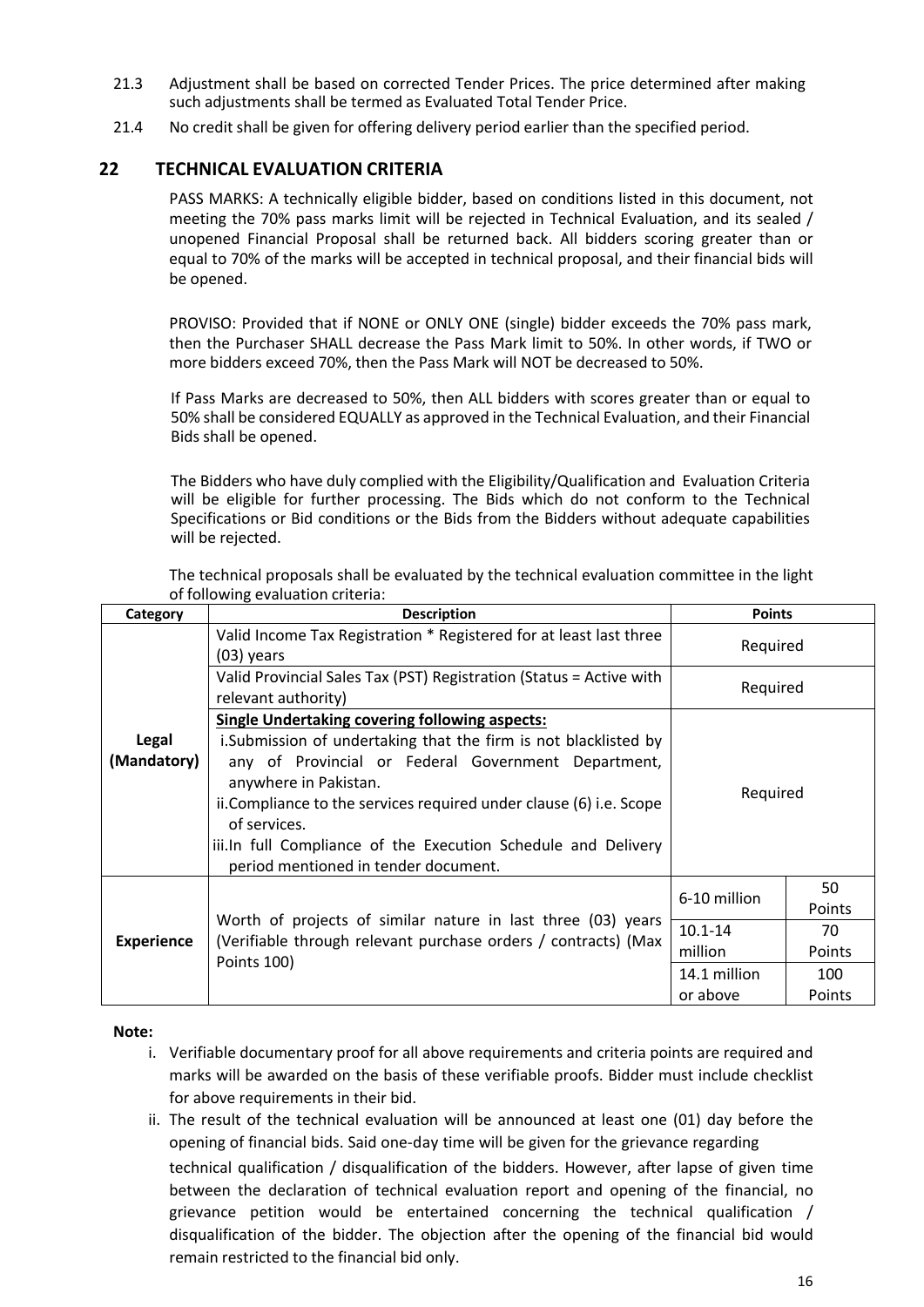# **23 FINANCIAL PROPOSAL EVALUATION**

- 23.1 Technically qualified/successful bidder(s) shall be called for opening of the Financial Proposal(s). The Financial Proposals will be opened in the presence of the Bidders at the time and venue indicated by the Purchaser accordingly. The technically Eligible/Successful Bidder(s)or their authorized representatives shall be allowed to take part in the Financial Proposal(s) opening.
- 23.2 Financial Proposal evaluation will be conducted under the Punjab Procurement Rules, 2014. The Price evaluation will include all duties, taxes and expenses etc. In case of any exemption ofduties and taxes made by the Government in favor of the Purchaser, the contractor shall be bound to adjust the same in the Financial Proposal.
	- 23.2.1 In cases of discrepancy between the cost/price quoted in Words and in Figures, the lower of the two will be considered.
	- 23.2.2 In evaluation of the price of an imported item, the price will be determined and considered inclusive of the customs and other import duties etc.;
	- 23.2.3 In evaluation of the price of articles/goods/services which are subject to excise duty, sales tax, income tax or any other tax or duty levied by the Government, the price will be determined and considered inclusive of such duties and taxes.
- 23.3 The Purchaser will not be responsible for any erroneous calculation of taxes and all differences arising out as above shall be fully borne by the Successful Bidder. All payments shall be subject to any and all taxes, duties and levies applicable under the laws of Pakistan for the whole period starting from issuance of Letter of Intent (LOI) till termination of the signed contract in this regard.

# **24 Rejection / Acceptance of the Bid**

- 24.1 The Purchaser shall have the right, at his exclusive discretion, to increase / decrease the quantity of any or all item(s)/Services without any change in unit prices or other terms and conditions at the time of order placement. The Purchaser may reject all bids or proposals at any time prior to the acceptance of a bid or proposal. The Purchaser shall upon request, communicate to any bidder, the grounds for its rejection of all bids or proposals, but shall not be required to justify those grounds. The Purchaser shall incur no liability, solely, by virtue of its invoking sub-rule (1) of Rule-35 of Punjab Procurement Rules, 2014 towards the bidders. However, bidders shall be promptly informed about the rejection of the bids, ifany (As per Rule 35 of Punjab Procurement Rules, 2014).
- 24.2 The Tender shall be rejected if it is:
	- 24.2.1 substantially non-responsive in a manner prescribed in this tender document clause-20; or
	- 24.2.2 submitted in other than prescribed forms, annexes, schedules, documents / by other than specified mode; or
	- 24.2.3 incomplete, partial, conditional, alternative, late; or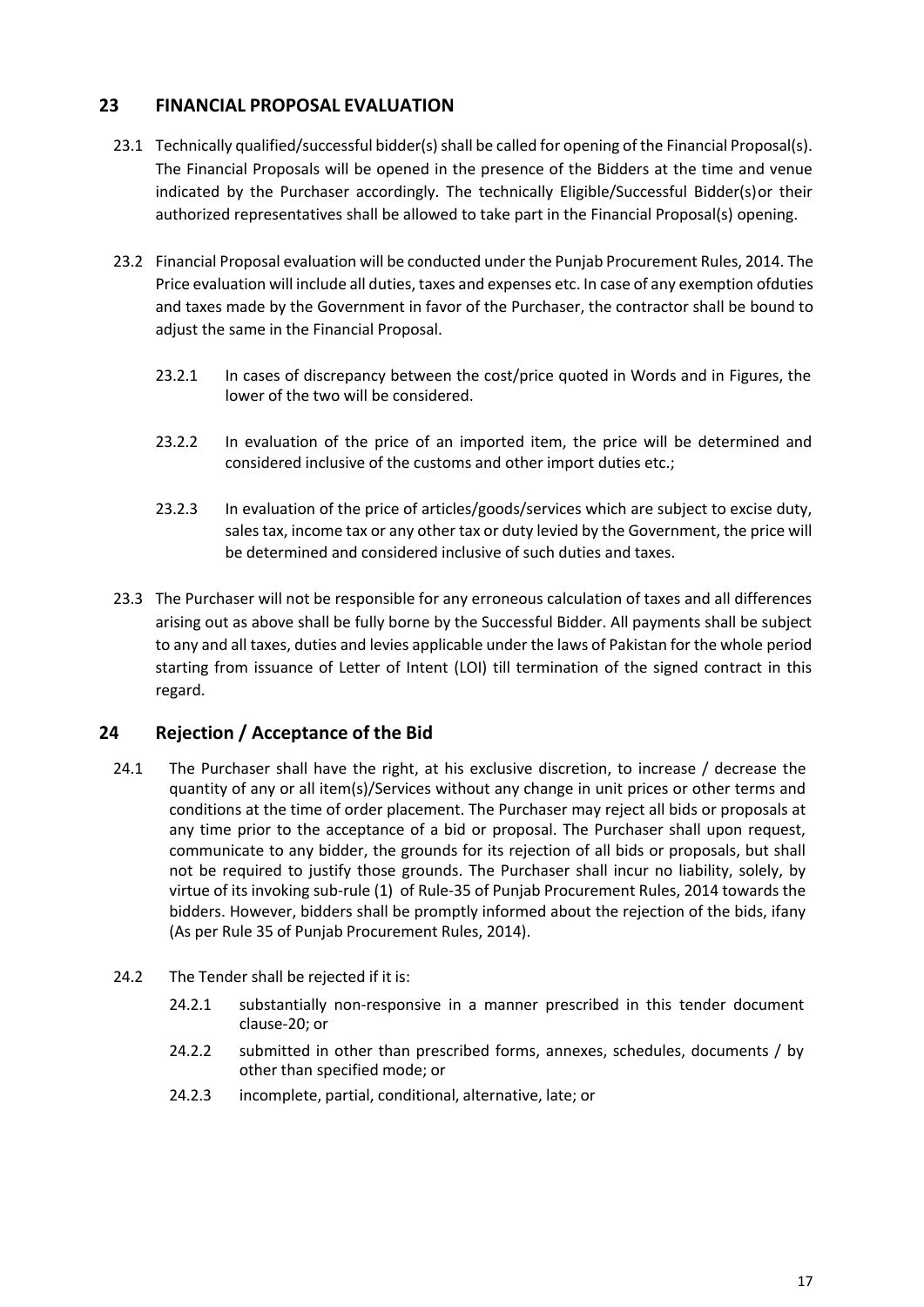- 24.2.4 bid not submitted with relevant bid security; or
- 24.2.5 subjected to interlineations / cuttings / corrections / erasures / overwriting; or
- 24.2.6 the Bidder refuses to accept the corrected Total Tender Price; or
- 24.2.7 the Bidder has conflict of interest with the Purchaser; or
- 24.2.8 the Bidder tries to influence the Tender evaluation / Contract award; or
- 24.2.9 the Bidder engages in corrupt or fraudulent practices in competing for the Contract award;
- 24.2.10 the Bidder fails to meet all the requirements of Tender Eligibility / Qualification Criteria (Clause-7);
- 24.2.11 the Bidder fails to meet the evaluation criteria requirements (clause-22);
- 24.2.12 the bidder has been blacklisted by any public or private sector organization;
- 24.2.13 The Bidder has mentioned any financial implication(s) in the financial proposal that is in contradiction to this document and Government rules and regulations.
- 24.2.14 There is any discrepancy between bidding documents and bidder's proposal i.e. any non-conformity or inconsistency or informality or irregularity in the submitted bid.
- 24.2.15 The Bidder submits any financial conditions as part of its bid which are not in conformity with tender document.
- 24.2.16 Non-submission of verifiable proofs against the mandatory as well as general documentary, qualification and eligibility related requirements.
- 24.2.17 If the rates quoted by vender are not workable or on higher side etc.

# **25 Award Criteria**

- 25.1 At first step, eligible bidder(s) as per clause-7 (Tender Eligibility) of this tender document fulfilling the qualification and technical evaluation criteria will stand technically qualified.
- 25.2 At second step, technically qualified and successful bidder(s) will be evaluated in the light of all Pre-Conditions, necessary requisites and shall be selected on lowest cost quoted as per rules and fulfilling all codal formalities, irrespective of their score in the previous step.

# **26 Acceptance Letter**

As per provisions of Rule (55) of Punjab Procurement Rules 2014, the Purchaser shall issue the Intent Letter to the successful Bidder, at least after 10 days of announcement of bid evaluation reports (Ref. Rule-37 of PPRA Rules, 2014) and prior to the expiry of the original validity period or extended validity period of the Tender, which shall constitute a contract, until execution of the formal Contract.

#### **27 Redressal of grievances by the procuring agency**

- 27.1 The Purchaser has constituted a committee comprising of odd number of persons, with proper powers and authorizations, to address the complaints of bidders that may occur prior to the entry into force of the procurement contract.
- 27.2 Any bidder feeling aggrieved by any act of the Purchaser after the submission of his bid may lodge a written complaint concerning his grievances not later than ten days after the announcement of the bid evaluation report.
- 27.3 The committee shall investigate and decide upon the complaint within fifteen days of the receipt of the complaint.
- 27.4 Mere fact of lodging of a complaint shall not warrant suspension of the procurement process.
- 27.5 Any bidder not satisfied with the decision of the committee of the Purchaser may lodge an appeal in the relevant court of jurisdiction.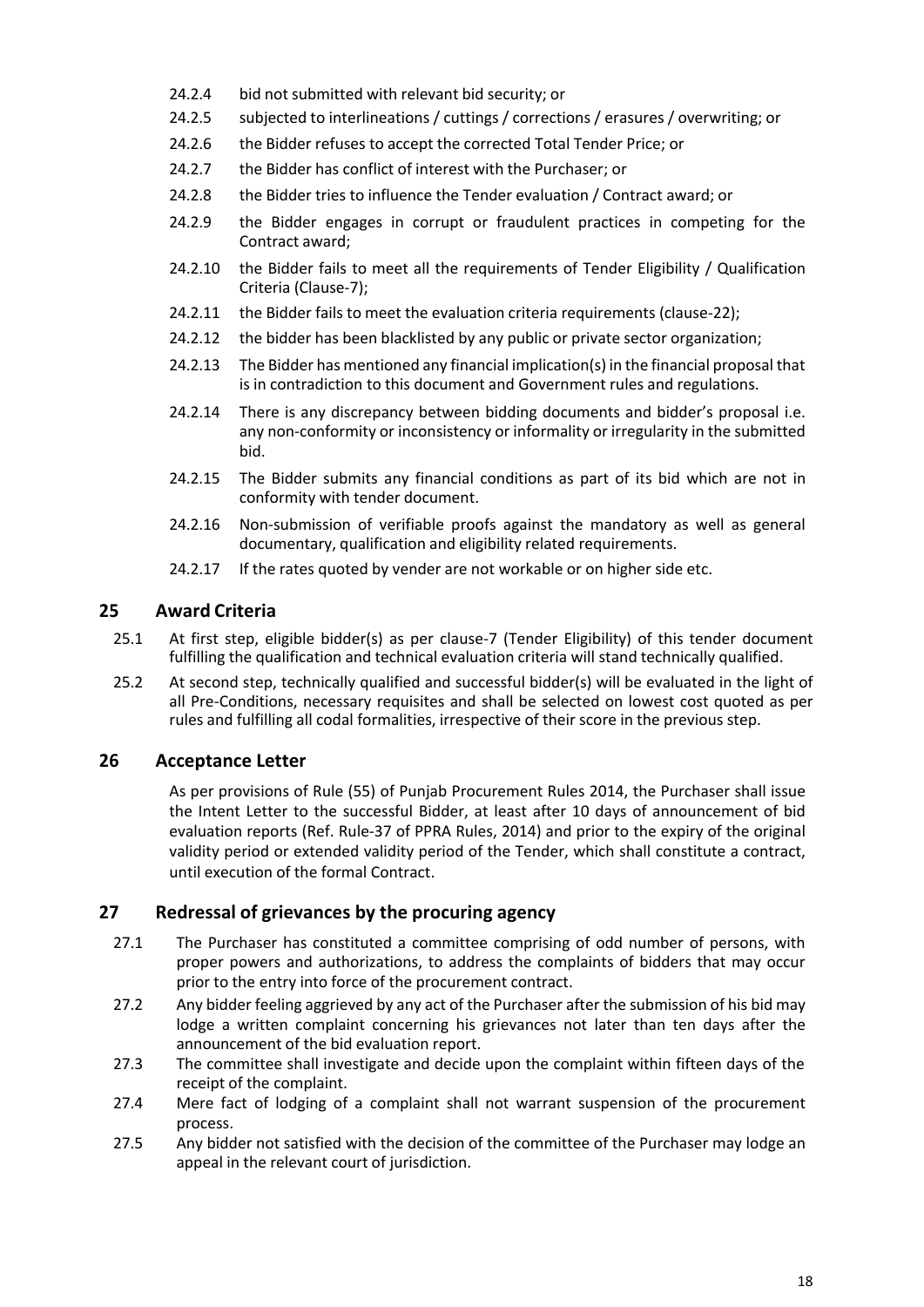# **28. Contract**

The Purchaser shall send the Contract provided in the Tender Document, to the successful Bidder along with the Letter of Intent (LOI). Within twenty-eight (28) days from the issuance of Letter of Intent, the successful Bidder must sign the Contract.

# **29. Framework Contract Duration**

Framework Contract will be signed for one (01) year initially, which shall be extendable for another four (04) years starting from the date of issuance of Letter of Intent. Extension of contract shall be based on provisioning of satisfactory services by the service provider, needs, requirements and approved budgetary provisions of the Purchaser.

# **30. Contract Documents and Information**

The Contractor shall not, without the Purchaser's prior written consent, make use of the Contract, or any provision thereof, or any document(s), specifications, pattern(s), sample(s) or information furnished by or on behalf of the Purchaser in connection therewith, except for purposes of performing the Contract or disclose the same to any person other than a person employed by the Contractor in the performance of the Contract. Disclosure to any such employed person shall be made in confidence and shall extend only as far as may be necessary for purposes of such performance.

# **31. Contract Language**

The Contract and all documents relating to the Contract, exchanged between the Contractor and the Purchaser, shall be in English. The Contractor shall bear all costs of translation to English and all risks of the accuracy of such translation.

# **32. Standards**

The Goods supplied and the Services provided under this Contract shall conform to the authoritative latest industry standards.

# **33. Patent Right**

The Contractor shall indemnify and hold the Purchaser harmless against all third party claims of infringement of patent, trademark or industrial design rights arising from use of the Goods / Service or any part thereof.

# **34. Execution Schedule**

The Contractor shall start delivery of services within 4 weeks after issuance of Purchase Order(s), subsequent to the issuance of Letter of Intent (LOI).

#### **35. Payment**

- 35.1 The Contractor shall provide all necessary supporting documents along with invoice.
- 35.2 The Contractor shall submit an Application for Payment (Invoice), to the Purchaser. The Application for Payment shall: be accompanied by such invoices, receipts or other documentary evidence as the Purchaser may require; state the amount claimed; and set forth in detail, in the order of the Price Schedule, particulars of the Services delivered, up to the date of the Application for Payment and subsequent to the period covered by the last preceding Payment, if any.
- 35.3 The Purchaser shall get verified the details of services delivered against the invoice from the Technical Team of PITB and Payment shall be made on actual basis after issuance of satisfactory certificate by concerned technical team, as per details given in relevant Letter of Intent.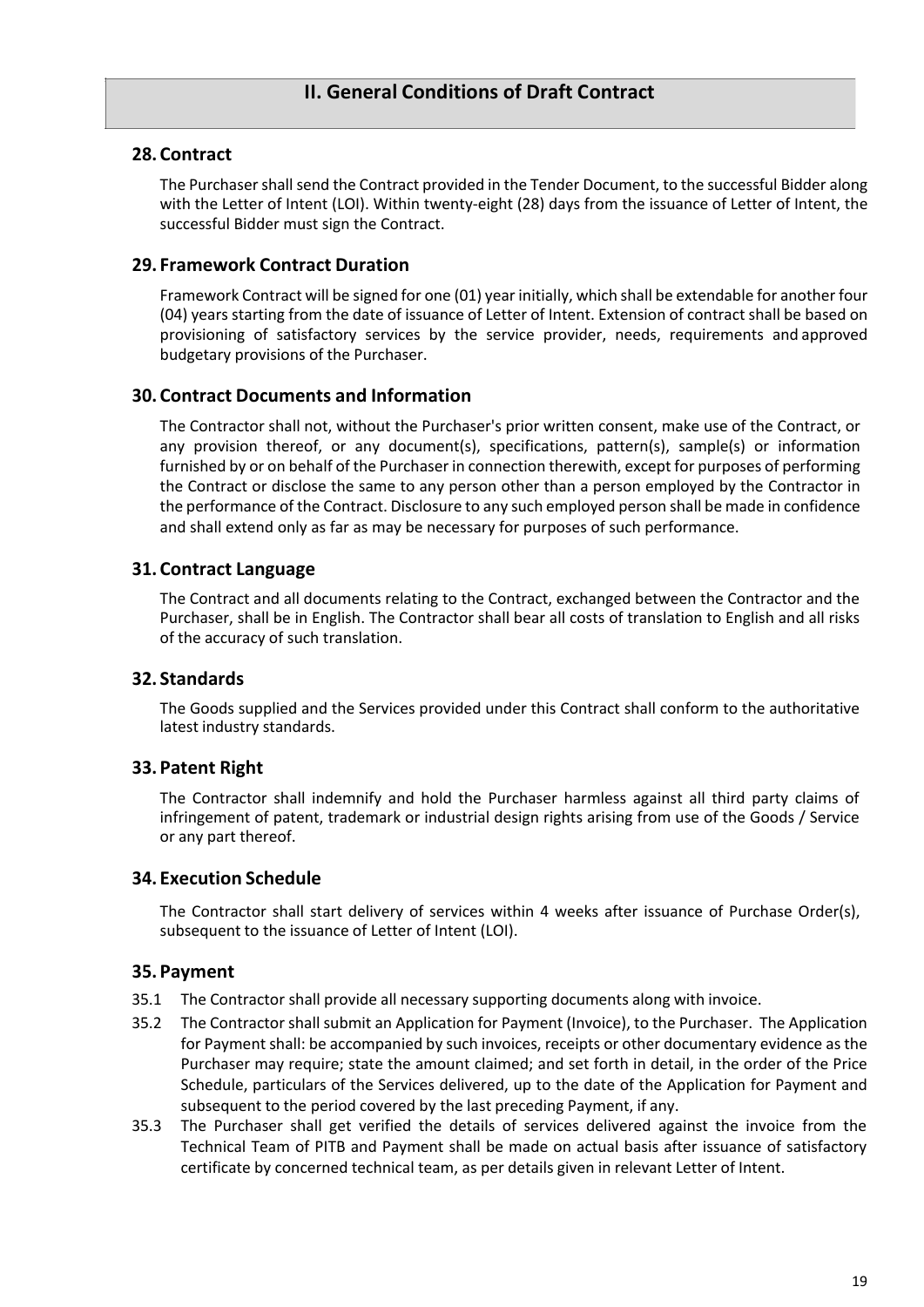- 35.4 The Purchaser shall pay the amount verified within thirty (30) days. Payment shall not be made in advance. The Purchaser shall make payment for the Services provided to the Contractor, as per Government policy, in Pak Rupees, through treasury cheque.
- 35.5 All payments shall be subject to any and all taxes, duties and levies applicable under the laws of Pakistan for the whole period starting from issuance of Letter of Intent (LOI) till completion of the signed contract in this regard.
- 35.6 Payments shall be made against successful delivery of services as per actual, at end of each month

## **36. Price**

The Contractor shall not charge prices for the Goods supplied, the Services provided and for other obligations discharged, under the Contract, varying from the prices quoted by the Contractor in the Price Schedule.

# **37. Contract Amendment**

- 37.1 The Purchaser may at any time, by written notice served to the Contractor, alter or amend the contract for any identified need/requirement in the light of prevailing rules and regulations.
- 37.2 The Contractor shall not execute any change until and unless the Purchaser has allowed the said change, by written order served on the Contractor.
- 37.3 The change, mutually agreed upon, shall constitute part of the obligations under this contract, and the provisions of the Contract shall apply to the said change.
- 37.4 No variation in or modification in the contract shall be made, except by written amendment signed by both the Purchaser and the Contractor.

# **38.Assignment / Subcontract**

- 38.1 The Contractor shall not assign or sub-contract its obligations under the Contract, in whole or in part, except with the Purchaser's prior written consent.
- 38.2 The Contractor shall guarantee that any and all assignees / subcontractors of the Contractor shall, for performance of any part / whole of the work under the contract, comply fully with the terms and conditions of the Contract applicable to such part / whole of the work under the contract.

#### **39. Extensions in time for performance of obligations under the Contract**

If the Contractor encounters conditions impeding timely performance of any of the obligations, under the Contract, at any time, the Contractor shall, by written notice served on the Purchaser, promptly indicate the facts of the delay, its likely duration and its cause(s). As soon as practicable after receipt of such notice, the Purchaser shall evaluate the situation and may, at its exclusive discretion, without prejudice to any other remedy it may have, by written order served on the Contractor, extend the Contractor's time for performance of its obligations under the Contract.

#### **40. Liquidated Damages**

If the Contractor fails / delays in performance of any of the obligations, under the Contract violates any of the provisions of the Contract / commits breach of any of the terms and conditions of the Contract the Purchaser may, without prejudice to any other right of action / remedy it may have, deduct from the Contract Price against undelivered portion, as liquidated damages, a sum of money @0.25% of the total Contract Price which is attributable to such part of the Services / the Works, in consequence of the failure / delay, be put to the intended use, for every day between the scheduled delivery date(s), with any extension of time thereof granted by the Purchaser, and the actual delivery date(s). Provided that the amount so deducted shall not exceed, in the aggregate, 10% of the Contract Price.

#### **41. Blacklisting**

If the Contractor fails / delays in performance of any of the obligations, under the Contract/violates any of the provisions of the Contract / commits breach of any of the terms and conditions of the Contract or found to have engaged in corrupt or fraudulent practices in competing for the award of contract or during the execution of the contract, the Purchaser may without prejudice to any other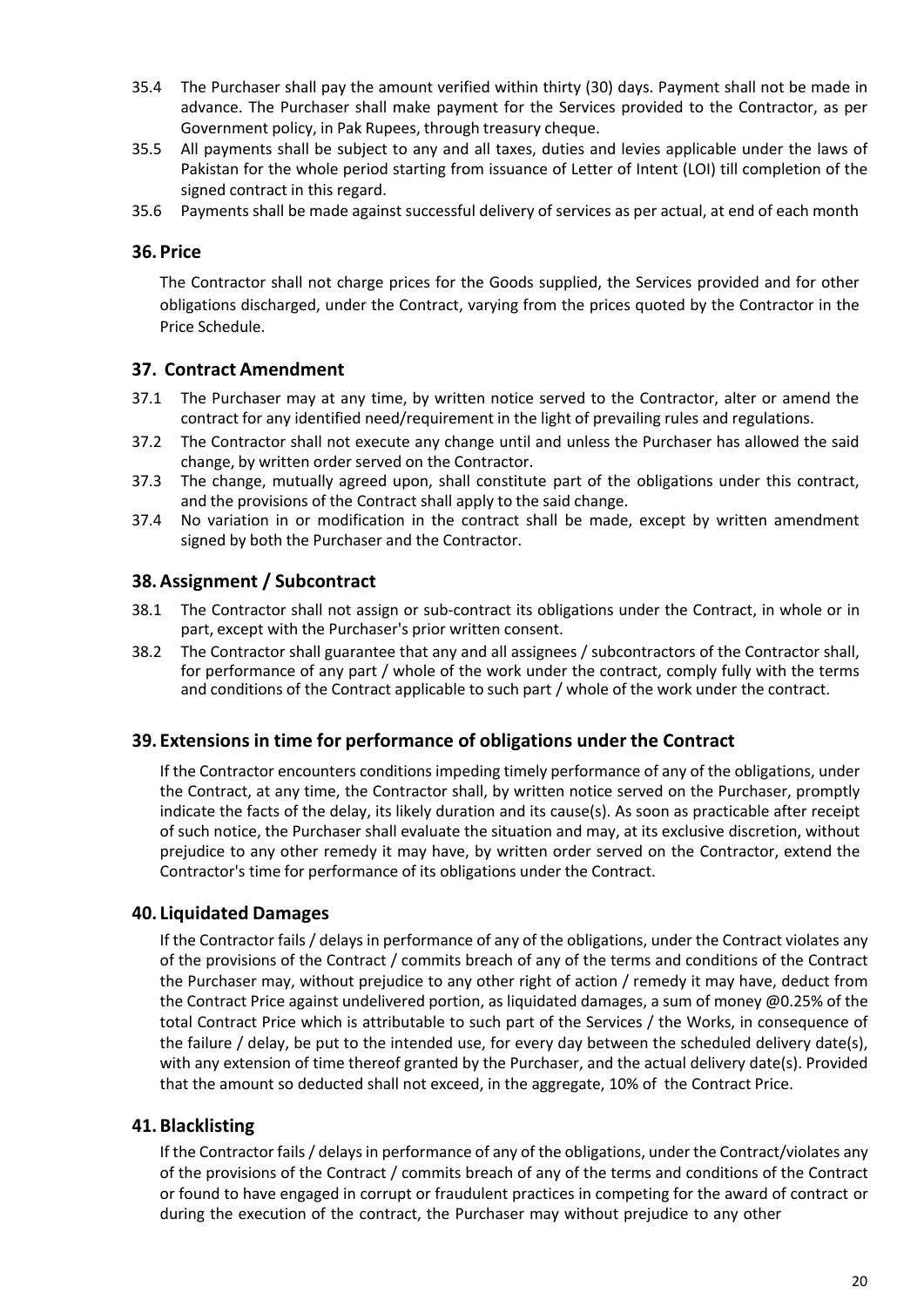right of action / remedy it may have, blacklist the Contractor, for a stated period,for future tenders in public sector, as per provision of Punjab Procurement Rules, 2014 and PITB Procurement Regulations and Guidelines.

# **42.Termination for Default**

If the Contractor fails / delays in performance of any of the obligations, under the Contract / violates any of the provisions of the Contract / commits breach of any of the terms and conditions of the Contract the Purchaser may, at any time, without prejudice to any other right of action / remedy it may have, by written notice served on the Contractor, indicate the nature of the default(s) and terminate the Contract, in whole or in part, without any compensation to the Contractor. Provided that the termination of the Contract shall be resorted to only if the Contractor does not cure its failure / delay, within fifteen working days (or such longer period as the Purchaser may allow in writing), after receipt of such notice.

# **43. Termination for Insolvency**

If the Contractor becomes bankrupt or otherwise insolvent, the Purchaser may, at any time, without prejudice to any other right of action / remedy it may have, by written notice served on the Contractor, indicate the nature of the insolvency and terminate the Contract, in whole or in part, without any compensation to the Contractor.

# **44. Termination for Convenience**

- 44.1 Any of the parties may, at any time, by written notice served on the other party with a copy to the Client, terminate the Contract, in whole or in part, for its convenience, without any compensation to the other party.
- 44.2 The Services which are complete or to be completed by the Contractor, within thirty working days after the receipt of such notice, shall be accepted by the Purchaser. For the remaining Services, the Purchaser may elect:
	- 44.2.1 to have any portion thereof completed and delivered; and/or
	- 44.2.2 to cancel the remainder and pay to the Contractor an agreed amount for partially completed Services, Works and materials / parts previously procured by the Contractor for the purpose of the Contract.

# **45. Force Majeure**

- 45.1 For the purpose of this contract "Force Majeure" means an event which is beyond the reasonable control of a party and which makes a party's performance of its obligations under the Contract impossible or so impractical as to be considered impossible under the circumstances, and includes, but is not limited to, War, Riots, Storm, Flood or other industrial actions (except where such strikes, lockouts or other industrial actions are within the power of the party invoking Force Majeure), confiscation or any other action by Government agencies. In all disputes between the parties as to matters arising pursuant to this Contract, the dispute be referred for resolution by arbitration under the Pakistan Arbitration Act, 1940, as amended, by one or more arbitrators selected in accordance with said Law. The place for arbitration shall be Lahore, Pakistan. The award shall be final and binding on the parties.
- 45.2 The Contractor shall not be liable for liquidated damages, blacklisting for future tenders, termination for default, if and to the extent his failure / delay in performance /discharge of obligations under the Contract is the result of an event of Force Majeure.
- 45.3 If a Force Majeure situation arises, The Contractor shall, by written notice served on The Purchaser, indicate such condition and the cause thereof. Unless otherwise directed by The Purchaser in writing, The Contractor shall continue to perform under the Contract as far as is reasonably practical, and shall seek all reasonable alternative means for performance not prevented by the Force Majeure event.
- 45.4 Force Majeure shall not include (i) any event which is caused by the negligence or intentional action of a Party or Agents or Employees, nor (ii) any event which a diligent Party could reasonably have been expected to both (A) take into account at the time of the conclusion of this Contract and (B) avoid or overcome in the carrying out of its obligations here under.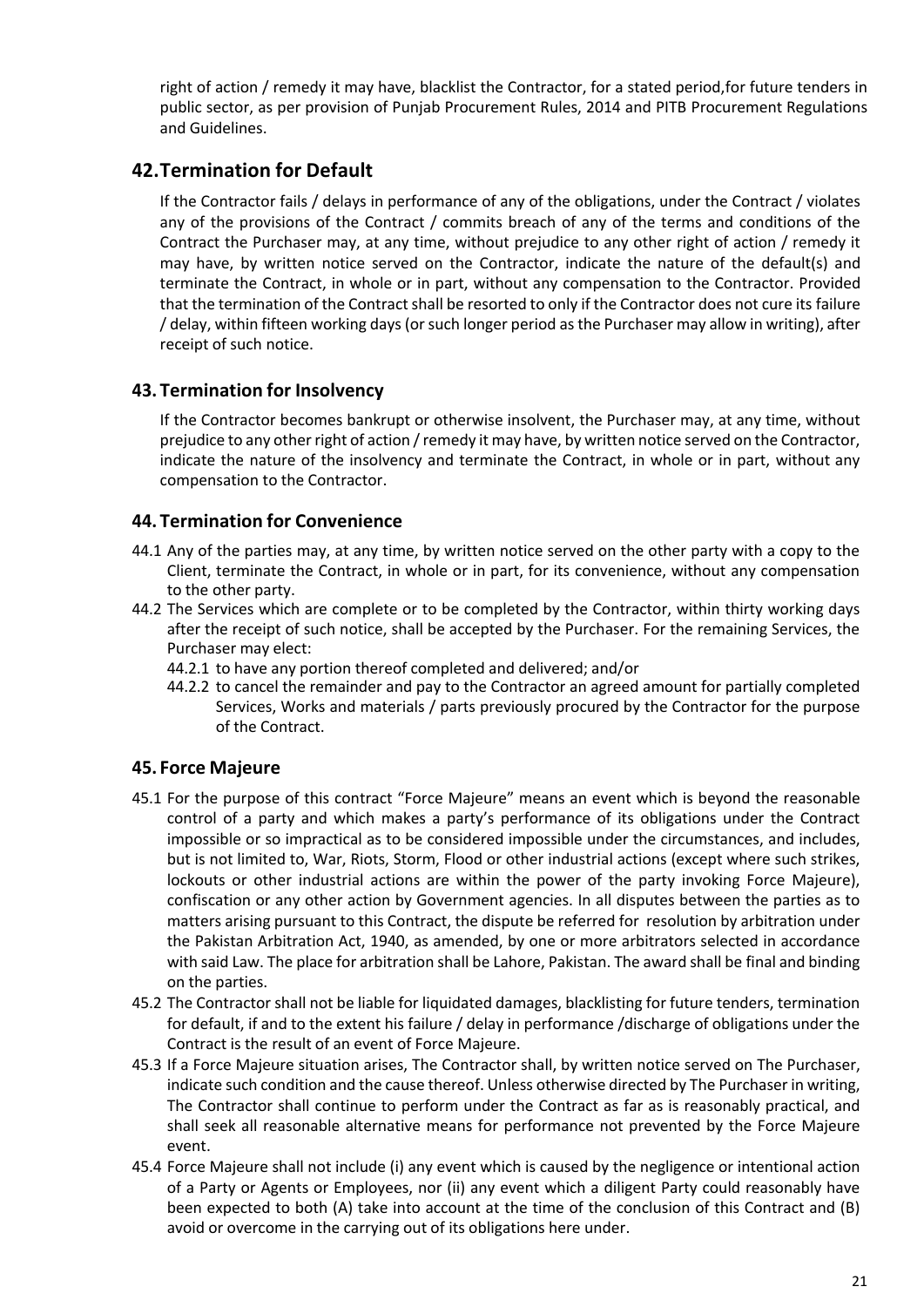45.5 Force Majeure shall not include insufficiency of funds or failure to make any payment required hereunder.

# **46.Dispute Resolution**

- 46.1 The Purchaser and the Contractor shall make every effort to amicably resolve, by direct informal negotiation, any disagreement or dispute arising between them under or in connection with the Contract.
- 46.2 If, after thirty working days, from the commencement of such informal negotiations, the Purchaser and the Contractor have been unable to amicably resolve a Contract dispute, either party may, require that the dispute be referred for resolution by arbitration under the Pakistan Arbitration Act, 1940, as amended, by one or more arbitrators selected in accordance with said Law. The place for arbitration shall be Lahore, Pakistan. The award shall be final and binding on the parties.

# **47.Statutes and Regulations**

- 47.1 The Contract shall be governed by and interpreted in accordance with the laws of Pakistan.
- 47.2 The Contractor shall, in all matters arising in the performance of the Contract, conform, in all respects, with the provisions of all Central, Provincial and Local Laws, Statutes, Regulations and By- Laws in force in Pakistan, and shall give all notices and pay all fees required to be given or paid and shall keep the Purchaser indemnified against all penalties and liability of any kind for breach of any of the same.
- 47.3 The Courts at Lahore shall have the exclusive territorial jurisdiction in respect of any dispute or difference of any kind arising out of or in connection with the Contract.

# **48. Taxes and Duties**

The Contractor shall be entirely responsible for all taxes, duties and other such levies imposed make inquiries on income tax / sales tax to the concerned authorities of Income Tax and Sales Tax Department, Government of Pakistan applicable at time of contract. Any change in the taxes by the government will be mutually agreed upon.

#### **49. Contract Cost**

The Contractor shall bear all costs / expenses associated with the preparation of the Contract and the Purchaser shall in no case be responsible / liable for those costs / expenses. The successful bidder shall provide legal stamp papers of relevant value according to Govt. rules and regulations forsigning of the formal contract.

# **50. The Client**

- 50.1 The Client shall only carry out such duties and exercise such authority as specified in the Contract. The Client shall have no authority to relieve the Contractor of any of his obligations under the Contract, except as expressly stated in the Contract.
- 50.2 The Contractor shall proceed with the decisions, instructions or approvals given by the Client in accordance with these Conditions.
- 50.3 The Client shall conform to all the relevant clauses of this Tender Document to carry out all responsibilities assigned thereto in a timely manner.

#### **51. Authorized Representative**

- 51.1 The Purchaser, the Client or the Contractor may, at their exclusive discretion, appoint their Authorized Representative and may, from time to time, delegate any / all of the duties / authority, vested in them, to their authorized Representative(s), including but not limited to, signing on their behalf to legally bind them, and may, at any time, revoke such delegation.
- 51.2 The Authorized Representative shall only carry out such duties and exercise such authority as may be delegated to him, by the Purchaser, the Client or the Contractor.
- 51.3 Any such delegation or revocation shall be in writing and shall not take effect until notified to the other parties to the Contract.
- 51.4 Any decision, instruction or approval given by the Authorized Representative, in accordance with such delegation, shall have the same effect as though it had been given by the Principal.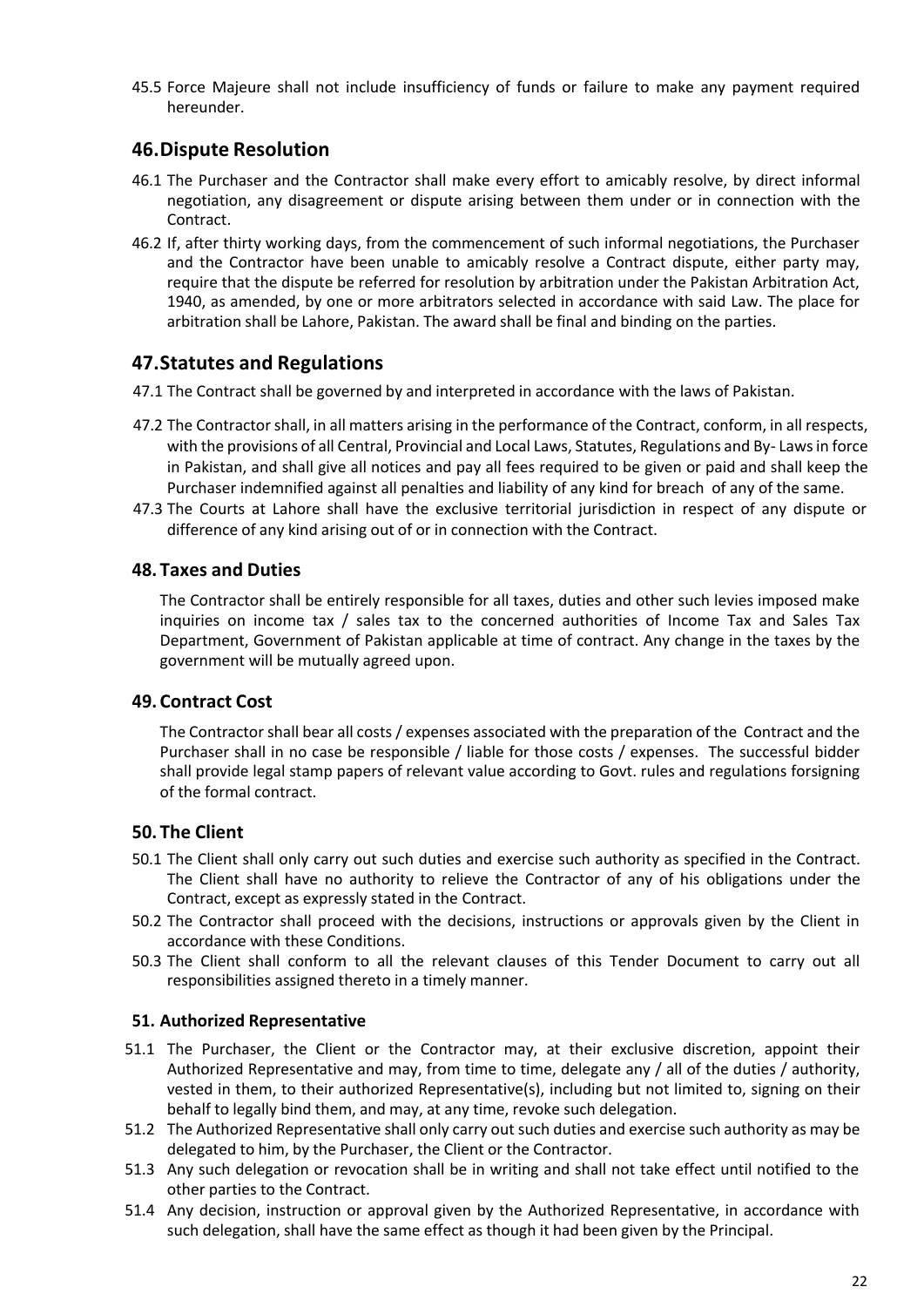- 51.5 Notwithstanding Clause 51.2, any failure of the Authorized Representative to disapprove any Goods or Services shall not prejudice the right of the Client to disapprove such Goods or Services and to give instructions for the rectification thereof.
- 51.6 If the Contractor questions any decision or instruction of the Authorized Representative of the Purchaser, the Contractor may refer the matter to the Purchaser who shall confirm, reverse or vary such decision or instruction.

# **52.Waiver**

Failure of either party to insist upon strict performance of the obligations of the other party, under the Contract, shall in no way be deemed or construed to affect in any way the right of that party to require such performance.

# **53.Documentation**

The Contractor shall furnish the user documentation, the operation manuals, and service manuals for each appropriate unit of the supplied Goods and other information pertaining to the performance of the Goods, in hard copy format, in soft copy format and in the form of online help, before the Goods are taken over by the Purchaser.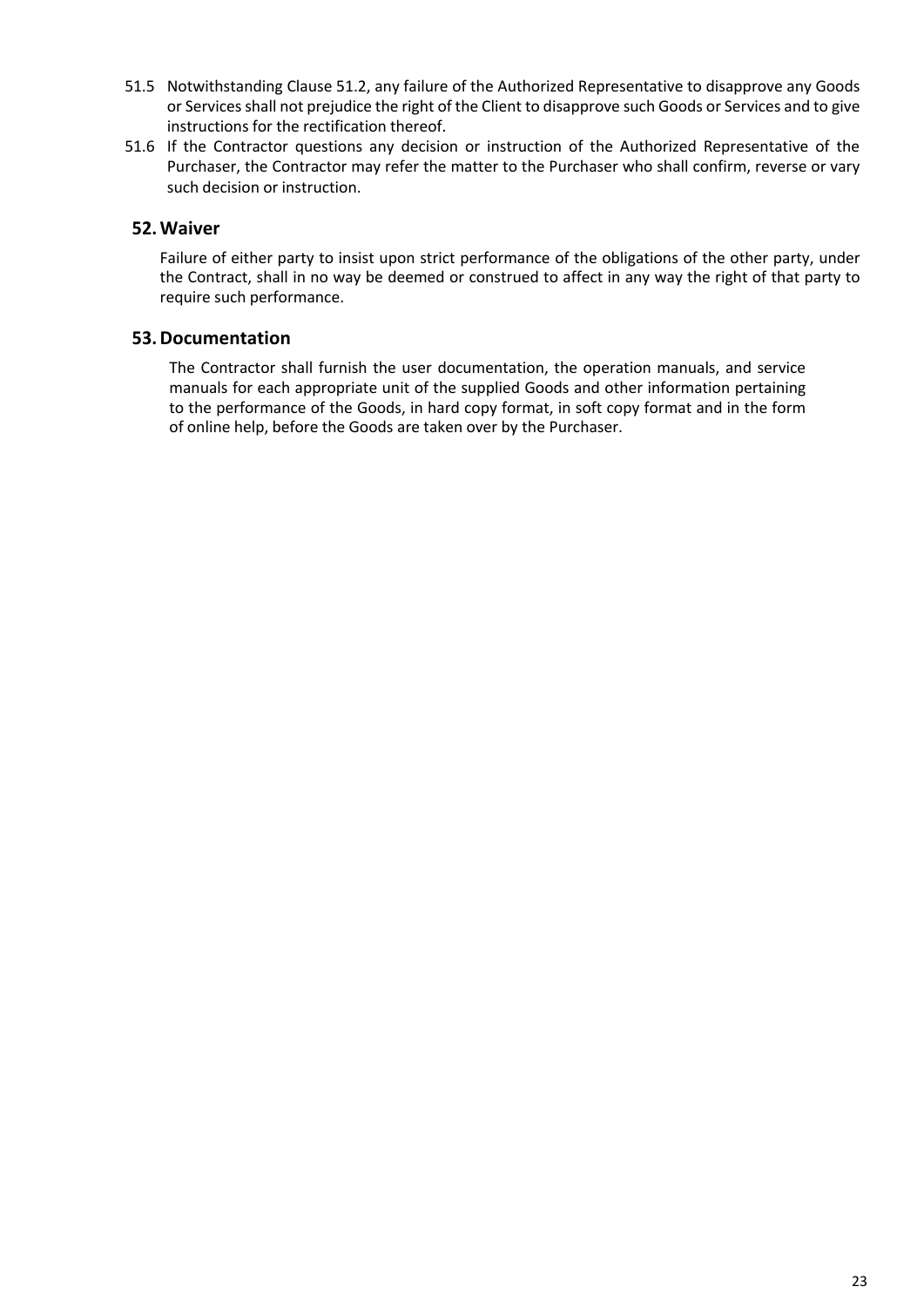# **Scope of services**

The required scope of services is given in Clause-6 of this document.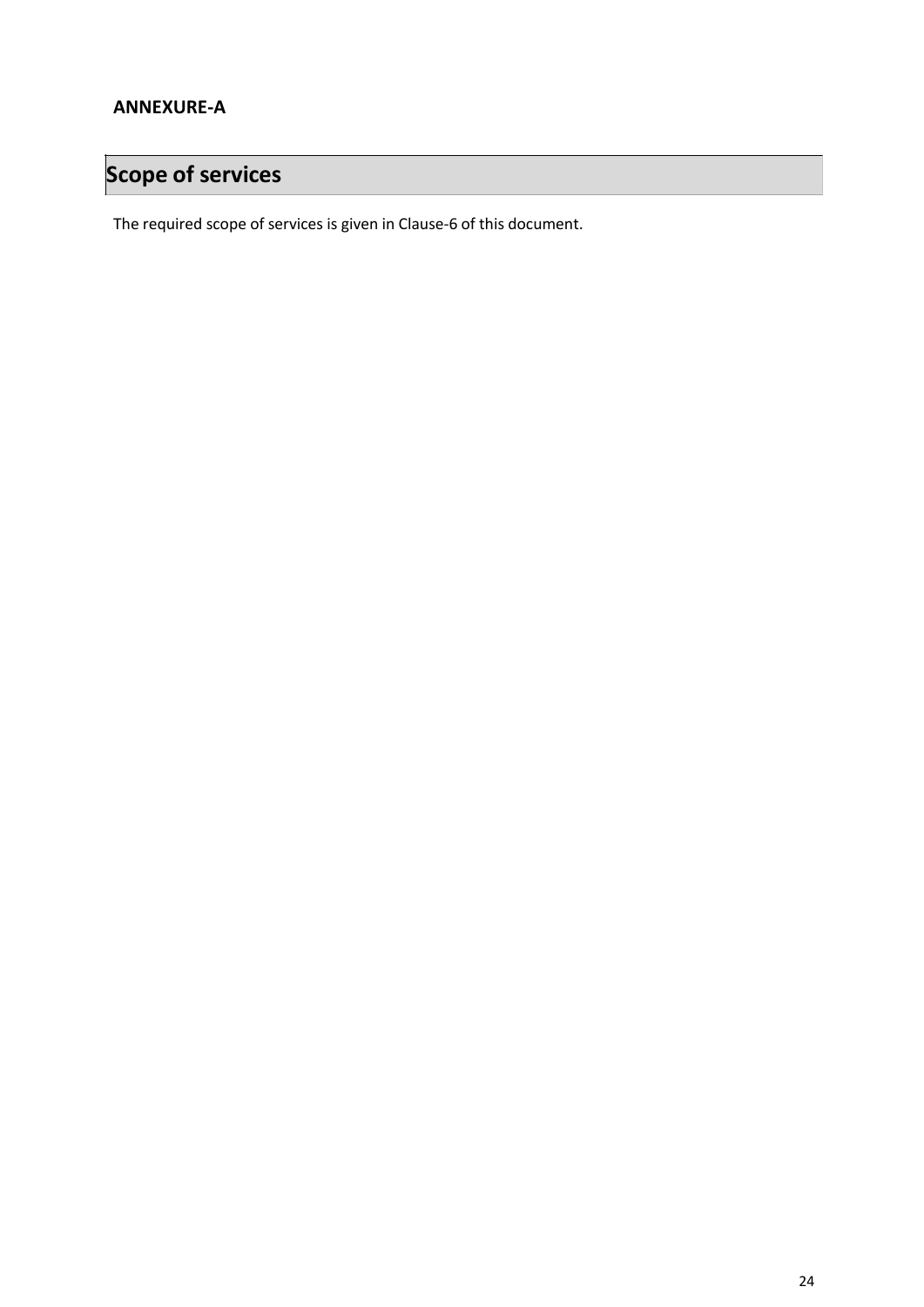# **FORMS & OTHER REQUIRED DOCUMENTS**

#### **ANNEXURE-B**

#### **Technical Proposal Submission Form**

[Location, Date]

To [Name and address of Purchaser]

Dear Sir,

We, the undersigned, offer to provide the \_ (insert title of assignment) \_ in accordance with your Request for Proposal/Tender Document No. \_\_\_\_\_\_ dated \_ (insert date) \_ and our Proposal. We are hereby submitting our Proposal, which includes the Technical Proposal and the Financial Proposal sealed in two separate envelopes.

We undertake, if our Proposal is accepted, to provide services of related to the assignment.

We also confirm that the Government of Pakistan / Punjab has not declared us, or any, ineligible on charges of engaging in corrupt, fraudulent, collusive or coercive practices. We furthermore, pledge not to indulge in such practices in competing for or in executing the Contract, and we are aware of the relevant provisions of the Proposal Document.

We understand you are not bound to accept any Proposal you receive.

We remain, Yours sincerely, Authorized Signature (Original) (In full and initials) Name and Designation of Signatory Name of Firm Address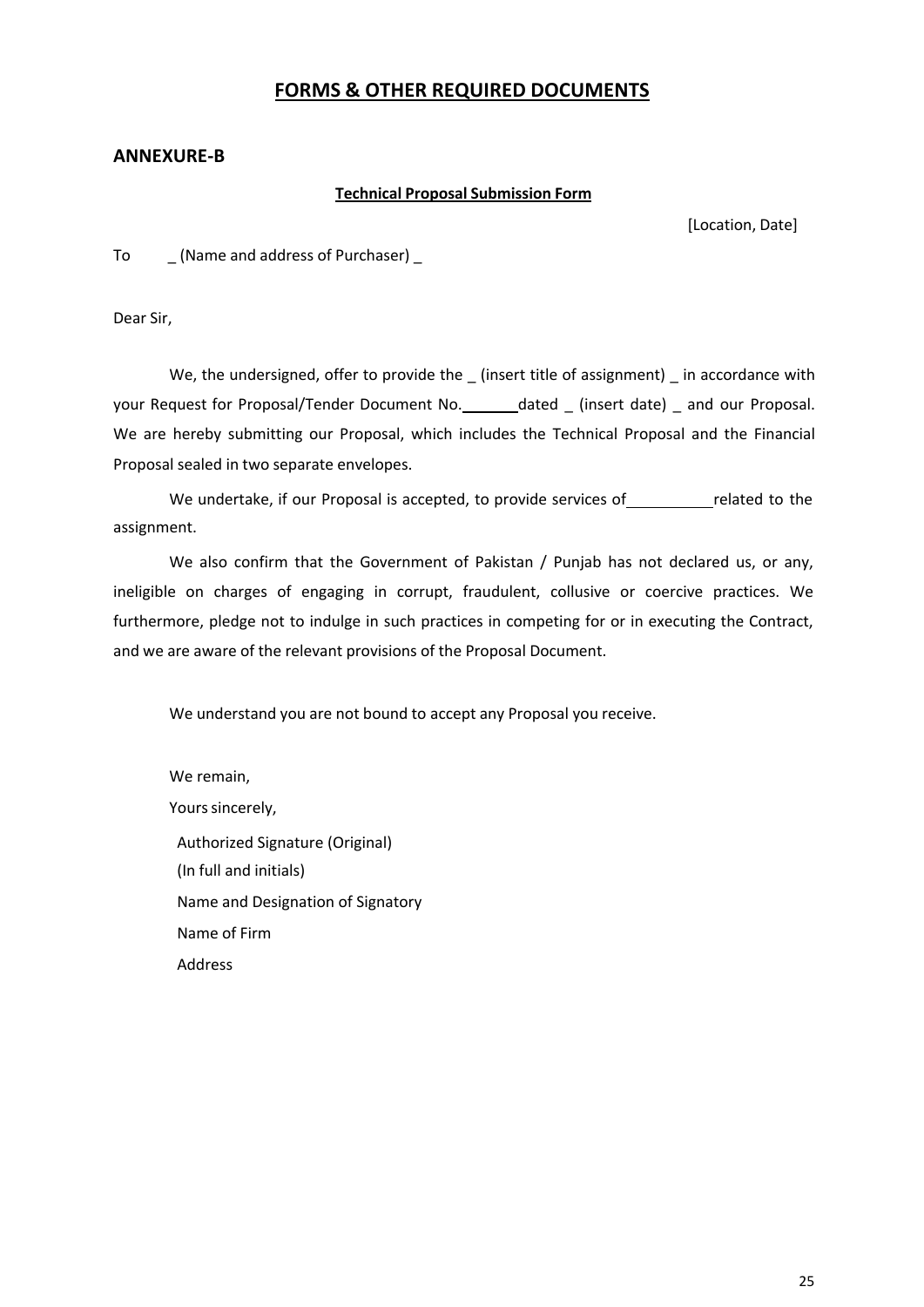#### **ANNEXURE-C**

#### **Financial Proposal Submission Form (Part of Financial Bid Envelope)**

[Location, Date]

To  $\sqrt{a}$  (Name and address of Purchaser) \_

Dear Sir,

We, the undersigned, offer to provide the (Insert title of assignment) in accordance with your Request for Proposal No. \_\_\_\_\_\_\_\_dated \_ (insert date)\_ and our Technical Proposal. Our attached Financial Proposal is for the sum of \_ (insert amount in words and figures) \_. This amount is inclusive of all taxes.

Our Financial Proposal shall be binding upon us up to expiration of the validity period of the Proposal, i.e. before the date indicated in \_\_\_\_\_\_ of the Proposal Data Sheet.

We also declare that the Government of Pakistan / Punjab has not declared us or any Sub-Contractors for any part of the Contract, ineligible on charges of engaging in corrupt, fraudulent, collusive, or coercive practices. We furthermore, pledge not to indulge in such practices in competing for or in executing the Contract, and are aware of the relevant provisions of the Proposal Document.

We understand you are not bound to accept any Proposal you receive.

Signed In the capacity of: Duly authorized to sign the proposal on behalf of the Applicant. Date: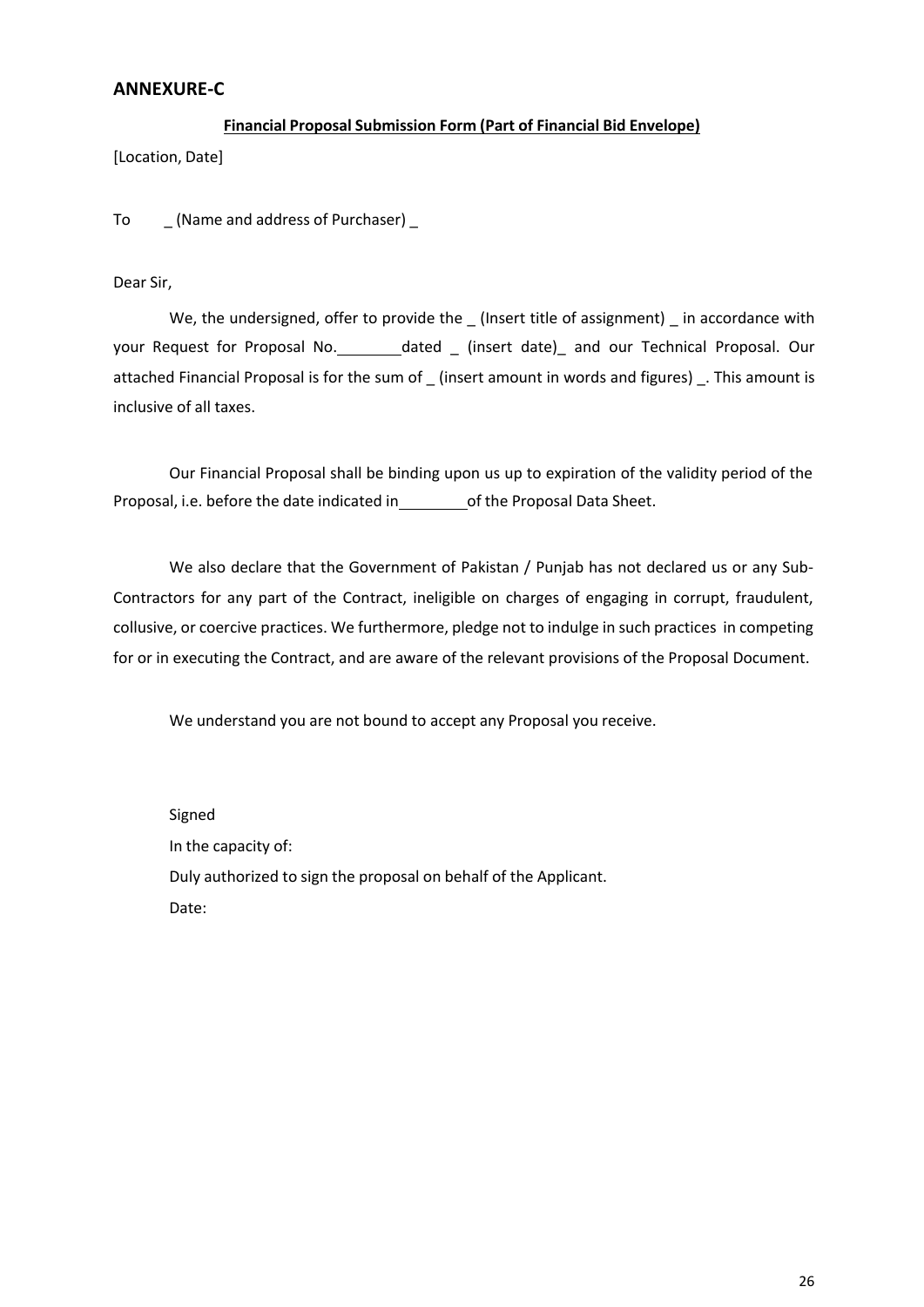# **ANNEXURE-D**

The table is to be read in conjunction with the notes written below and Section 6 mentioning the Scope.

| THURISIAN COST SHEET / THEE TADIC |                                                 |                                       |                                                                   |                                                                                |  |  |
|-----------------------------------|-------------------------------------------------|---------------------------------------|-------------------------------------------------------------------|--------------------------------------------------------------------------------|--|--|
|                                   |                                                 | (A)                                   | (B)                                                               | (C)                                                                            |  |  |
| Sr. No                            | <b>Description</b>                              | No. of<br>Cars                        | <b>Monthly Rent per car</b><br>(incl. all taxes) if<br>applicable | <b>Monthly Rent for cars</b><br>(incl. all taxes) if applicable<br>$C = A * B$ |  |  |
| 1                                 | 1000 CC Car<br>(without driver)                 | 15                                    |                                                                   |                                                                                |  |  |
| $\overline{2}$                    | 1300 CC Car<br>(without driver)                 | 15                                    |                                                                   |                                                                                |  |  |
|                                   | <b>Total Cost in PKR per Month</b><br>Q         |                                       |                                                                   |                                                                                |  |  |
|                                   |                                                 | Total Cost in PKR for 1 year (R=Q*12) | R                                                                 |                                                                                |  |  |
|                                   |                                                 |                                       | <b>Optional Services (Must be quoted)</b>                         |                                                                                |  |  |
| Sr. No                            | <b>Description</b>                              | <b>No. of Cars</b>                    |                                                                   | Rate / day (incl. all taxes)                                                   |  |  |
| 1                                 | 1000 CC Car<br>Daily basis<br>(without driver)  |                                       | 1                                                                 |                                                                                |  |  |
| 2                                 | 1300 CC Car-<br>Daily basis<br>(without driver) |                                       | 1                                                                 |                                                                                |  |  |

**Financial Cost Sheet / Price Table**

#### **Notes to Price Table:**

- i. **R** will determine the total bid cost.
- ii. Prices must be quoted for all items.
- iii. Prices shall cover all the cost associated with detailed tender scope mentioned under scope of services, in this tender document.
- iv. Quantity / Number of Cars figures are the base volume for the purposes of evaluation only and does not bind purchaser for the purchase as listed which means Price quoted shall be for a base volume of 30 cars. However, the purchaser reserves exclusive right to utilize the cars in number less than, equal to or more than the given base volume of 30 cars on the unit quoted rate.
- v. Payment will be made as per Actual.

Total Cost (in words) Rs. \_

Signature of authorized person

Name & Official Seal:

Date Place

In the capacity of

Duly authority by

**Note: No cutting or overwriting is allowed. Any cutting or overwriting will lead to rejection of the financial bid.**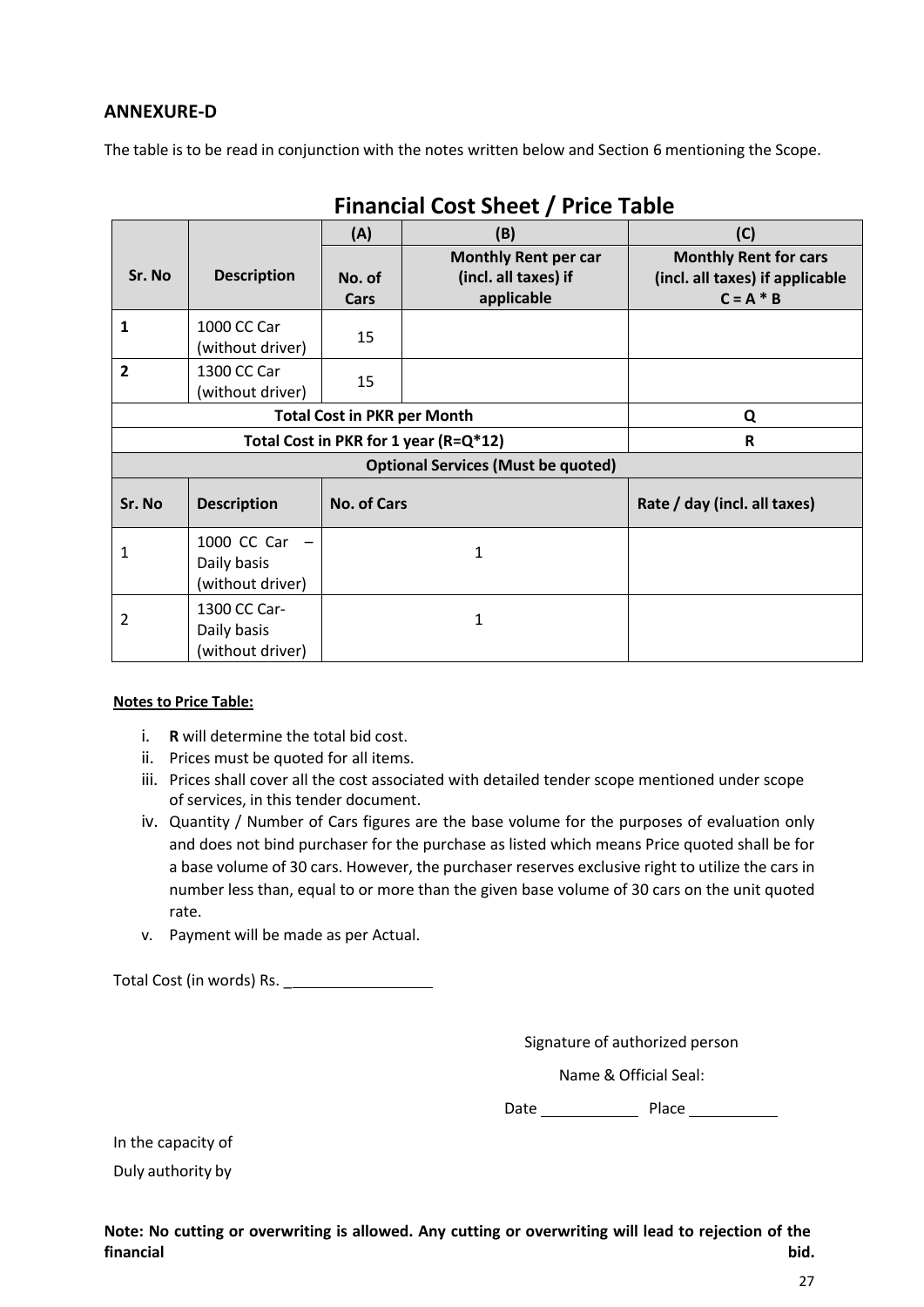# **ANNEXURE-E**

#### **Format for Covering Letter**

To

(Name and address of Purchaser)

**Sub: .**

Dear Sir,

- **a)** Having examined the tender document and Appendixes we, the undersigned, in conformity with the said document, offer to provide the said Services on terms of reference to be signed upon the award of contract for the sum indicated as per financial bid.
- **b)** We undertake, if our proposal is accepted, to provide the services comprise in the contract within time frame specified, starting from the date of receipt of notification of award from the Purchase Department / Office.
- **c)** We agree to abide by this proposal for the period of days (as per requirement of the project) from the date of bid opening and it shall remain binding upon us and may be accepted at any time before the expiration of that period.
- **d)** We agree to execute a contract in the form to be communicated by the \_(insert name of the Purchaser), incorporating all agreements with such alterations or additions thereto as may be necessary to adapt such agreement to the circumstances of the standard.
- **e)** Unless and until a formal agreement is prepared and executed this proposal together with your written acceptance thereof shall constitute a binding contract agreement.
- **f)** We understand that you are not bound to accept a lowest or any bid you may receive, not to give any reason for rejection of any bid and that you will not defray any expenses incurred by us in biding.

Authorized Signatures with Official Seal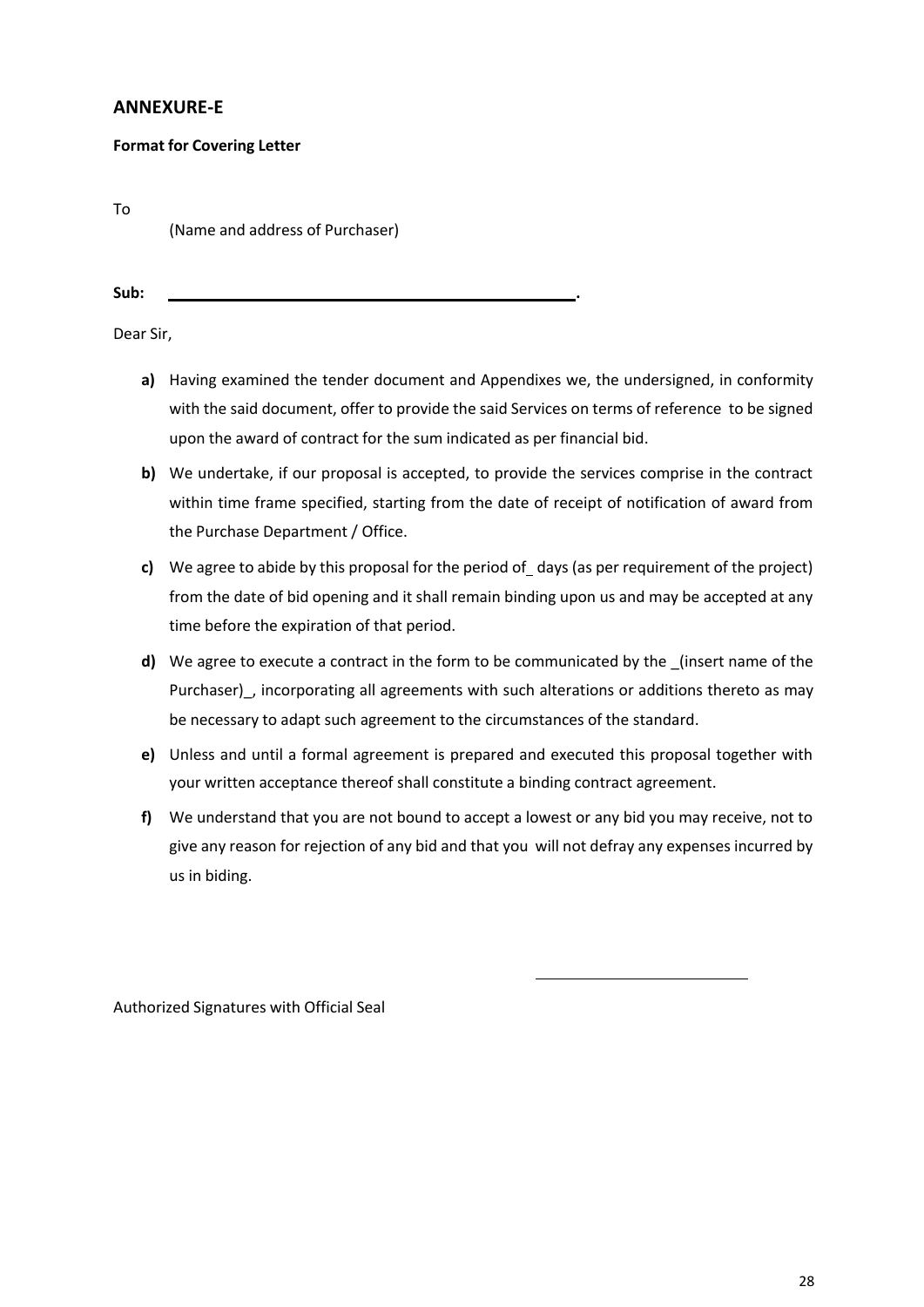## **ANNEXURE-F**

#### **INSTRUCTION FOR PREPARATION OF POWER OF ATTORNEY**

- **a)** To be executed by an authorized representative of the bidder.
- **b)** The mode of execution of the Power of Attorney should be in accordance with the procedure, if any, laid down by the applicable law and the charter documents of the executants and when it is so required the same should be under common seal affixed in accordance with the required procedure.
- **c)** Also, wherever required, the Bidder should submit for verification the extract of the charter documents and documents such as a resolution/power of attorney in favor of the Person executing this Power of Attorney for the delegation of power hereunder on behalf of the Bidder.
- **d)** In case the Application is signed by an authorized Director / Partner or Proprietor of the Applicant, a certified copy of the appropriate resolution / document conveying such authority may be enclosed in lieu of the Power of Attorney.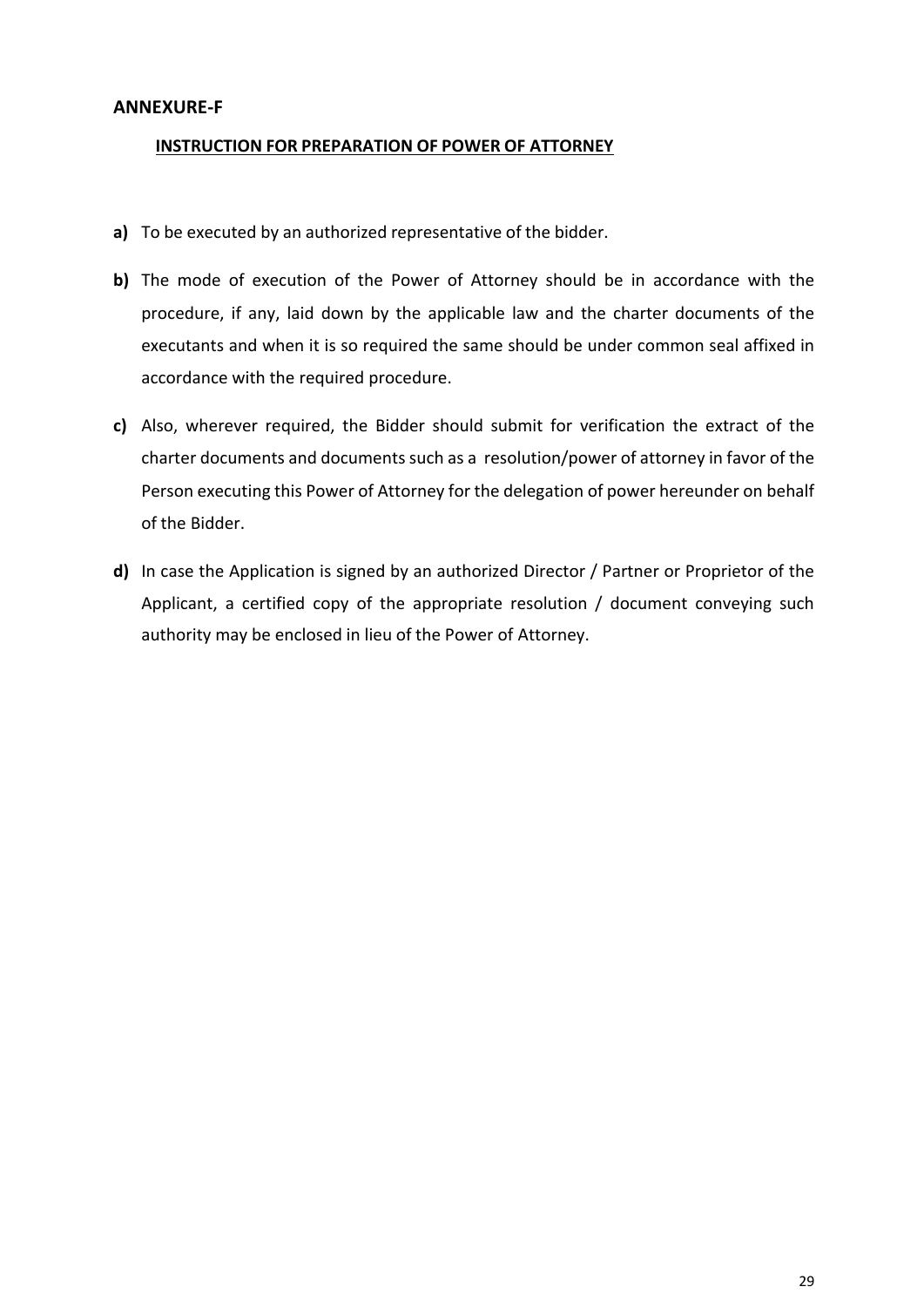# **Format of Power-of-Attorney**

## **POWER OF ATTORNEY**

# (On Stamp Paper of relevant value)

Know all men by these presents, we (name of the company and address of the registered office) do hereby appoint and authorize Mr. (full name and residential address) who is presently employed with us and holding the position of as our attorney, to do in our name and on our behalf, all such acts, deeds and things necessary in connection with or incidental to our proposal for (name of the project) in response to the tenders invited by the (name of the Purchaser) including signing and submission of all documents and providing information/responses to (name of the Purchaser) in all matters in connection with our Bid.

We hereby agree to ratify all acts, deeds and things lawfully done by our said attorney pursuant to this Power of Attorney and that all acts, deeds and things done by our aforesaid attorney shall and shall always be deemed to have been done by us.

Dated this day of 20

For

(Signature)

(Name, Designation and Address)

Accepted

(Signature)

(Name, Title and Address of the Attorney)

Date: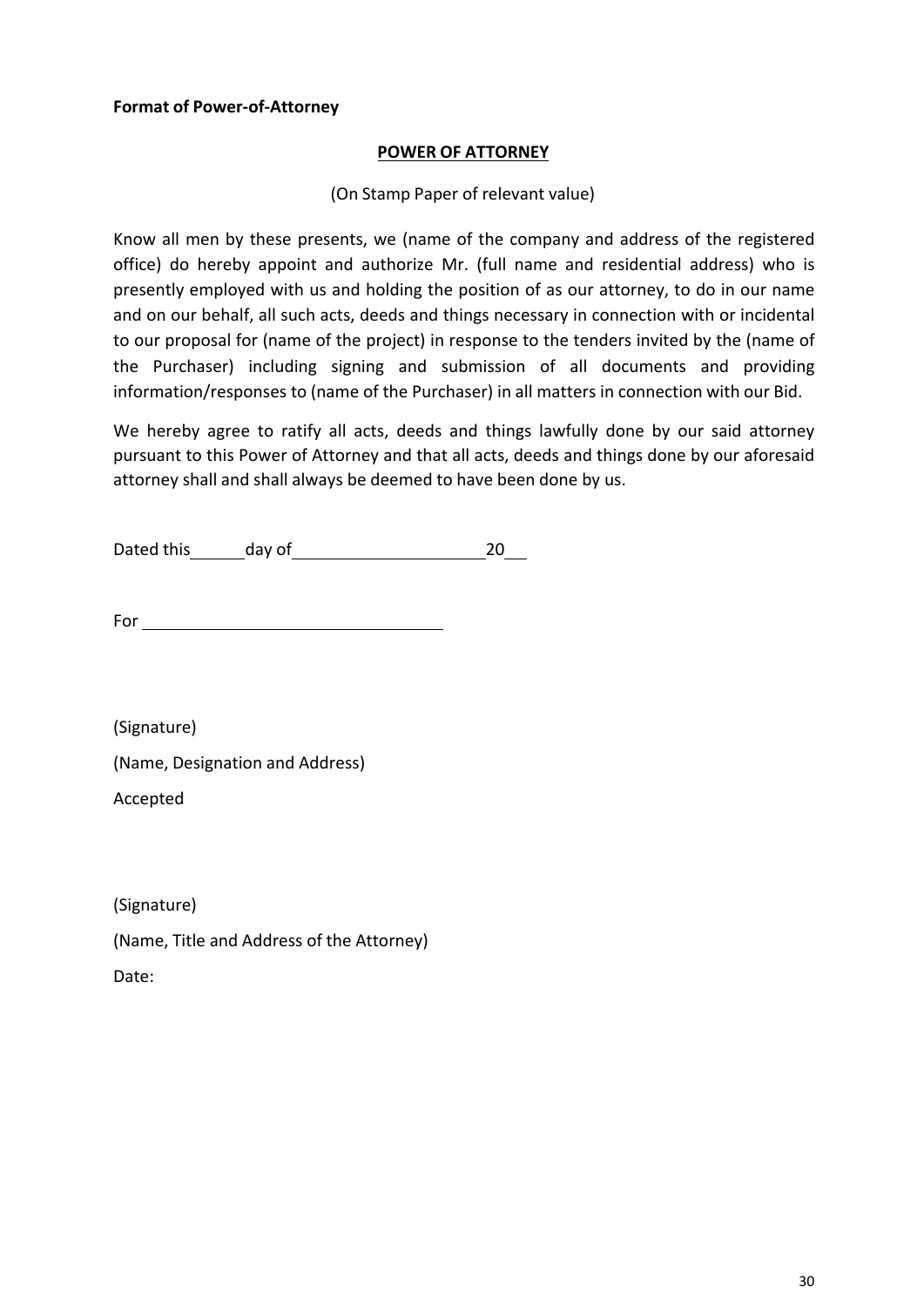# **ANNEXURE-G**

#### **UNDERTAKING**

It is certified that the information furnished here in and as per the document submitted is true and correct and nothing has been concealed or tampered with. We have gone through all the conditions of tender and are liable to any punitive action for furnishing false information / documents.

Dated this day of 20

Signature

(Company Seal)

In the capacity of

Duly authorized to sign bids for and on behalf of: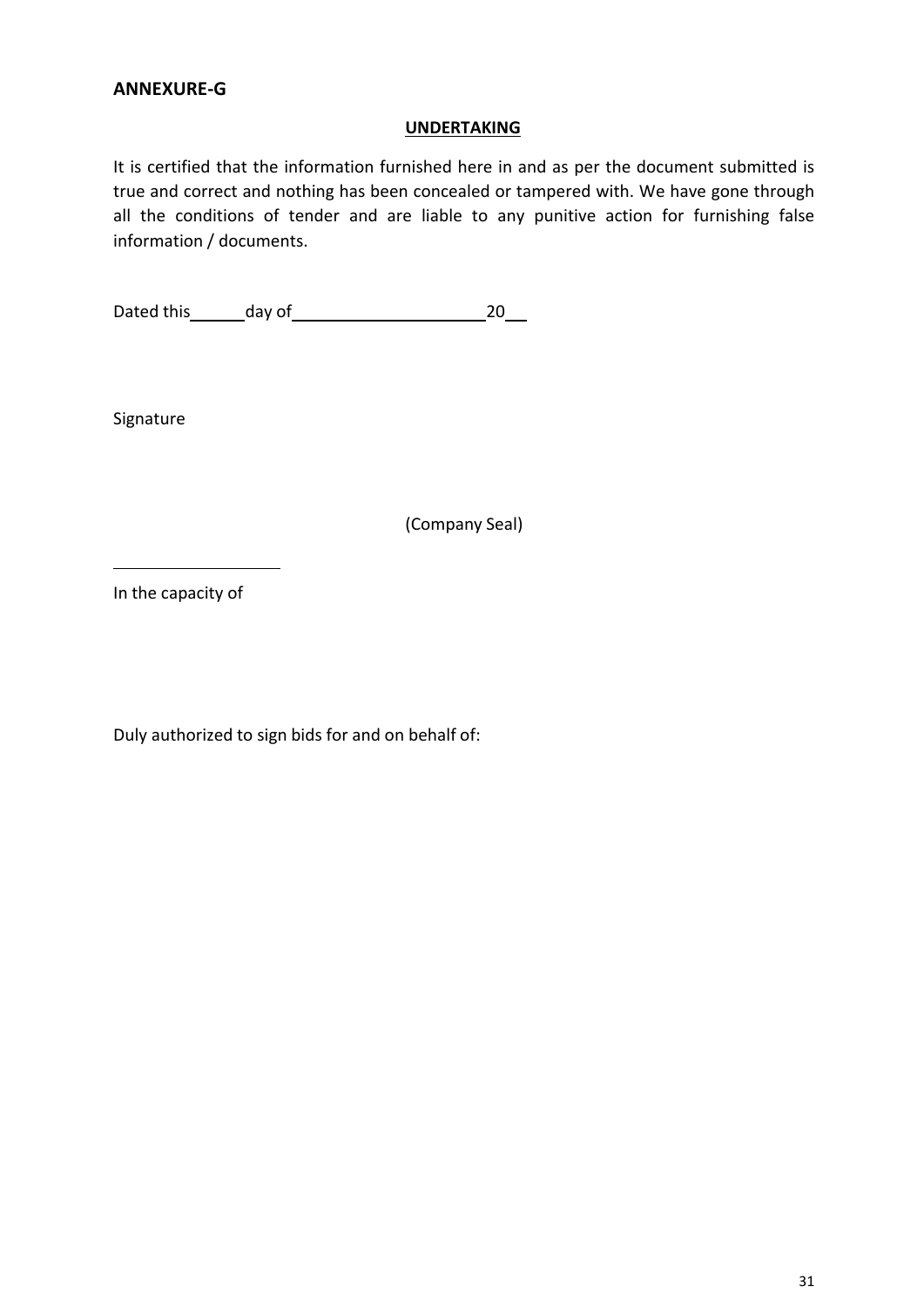# **ANNEXURE-H**

# **(To be submitted on legal stamp paper)**

## **AFFIDAVIT**

# **(Integrity Pact)**

We (Name of the bidder / supplier) being the first duly sworn on oath submit, that Mr. / Ms. (if participating through agent / representative) is the agent / representative duly authorized by (Name of the bidder company) hereinafter called the Contractor to submit the attached bid to the (Name of the Purchaser). Affiant further states that the said M/s (Bidding Firm/Company Name) has not paid, given or donate or agreed to pay, given or donate to any line officer or employee of the \_(Name of the Purchaser)\_ any moneyor thing of value, either directly or indirectly, for special consideration in the letting of the contract, or for giving undue advantage to any of the bidder in the bidding and in the evaluation and selection of the bidder for contract or for refraining from properly and thoroughly maintaining projects implementations, reporting violation of the contract specification or other forms of non-compliance.

[The Seller/Supplier/Contractor] certifies that it has made and will make full disclosure of all agreements and arrangements with all persons in respect of or related to the transaction with the Purchaser and has not taken any action or will not take any action to circumvent the above declaration, representation or warranty.

[The Seller/Supplier/Contractor] accepts full responsibility and strict liability for making any false declaration, not making full disclosure, misrepresenting facts or taking any action likely to defeat the purpose of this declaration, representation and warranty. It agrees that any contract, right, interest, privilege or other obligation or benefit obtained or procured as aforesaid shall, without prejudice to any other right and remedies available to the Purchaser under any law, contract or other instrument, be voidable at the option of the Purchaser.

Notwithstanding any rights and remedies exercised by the Purchaser in this regard, [the Seller/Supplier/Contractor] agrees to indemnify the Purchaser for any loss or damage incurred by it on account of its corrupt business practices and further pay compensation to the Purchaser in an amount equivalent to ten time the sum of any commission, gratification, bribe, finder's fee or kickback given by [the Seller/Supplier/Contractor] as aforesaid for the purpose of obtaining or inducing the procurement of any contract, right, interest, privilege or other obligation or benefit in whatsoever form from the Purchaser.

|                                 |        | Signature & Stamp |
|---------------------------------|--------|-------------------|
| Subscribed and sworn to me this | day of |                   |
|                                 |        |                   |

Notary Public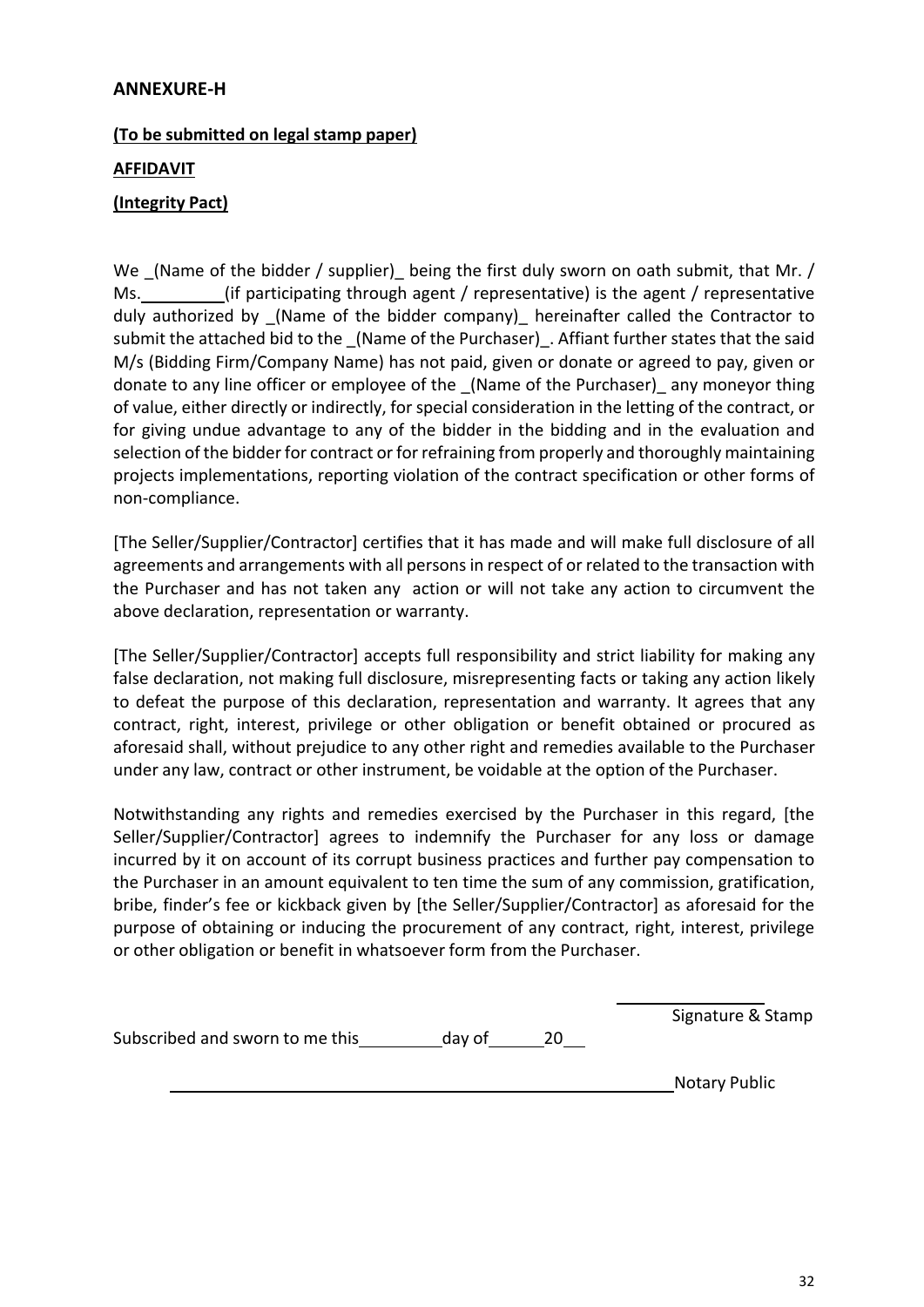#### **ANNEXURE-I**

#### **CHECKLIST FOR BID SUBMISSION**

#### **Technical Proposal**

#### **Part –A (04 Document)**

- i. Bid Submission Form/Covering letter duly signed and stamped by authorized representative. **(Annexure-E)**
- ii. Income Tax Registration certificate (NTN)
- **iii.** Sales Tax Registration **(Status = Active with relevant authority)**
- **iv. Single Undertaking**

The compliance, delivery schedule and black listing statement should be made as per mentioned in tender documents and the following can be collectively mentioned or given on a paper i.e. **Stamp paper**

#### **or Letter head of company**.

One Undertaking consisting on the following: -

*a). Firm Blacklisting i.e.* firm is not blacklisted by any provincial or federal government department, anywhere in Pakistan.

*b). Compliance to Terms & condition mentioned in Tender document,* i.e. (All terms & conditions and qualifications listed anywhere in this tender document have been satisfactorily vetted) (Annexure-G).

*c). Compliance to Delivery Schedule & Execution Schedule as per tender document*

*d).* **Compliance to the technical specifications** to be procured mentioned vide (**Annex-A)**

#### **Part –B (02 Document)**

- **i.** Technical Proposal Form **(Annexure-B)**
- ii. Technical Bid/ Scope of services clearly mentioned.

#### **Part-C (05 Documents) Qualification documents**

- i. Financial Reports. **Annual Audited Report Last Year**, if required. In case of financial experience audit report or any other financial documents the dates should be considered.
- ii. **Relevant experience documents** (Purchase Orders / Contracts) for specified period i.e. 3 year/1 year etc.
- iii. Power of Attorney, if an authorized representative is appointed, dully signed & stamped. (Annexure-F).
- iv. Integrity Pact.

**(Note: No extra document will be received during evaluation process. Bidders are requested to send complete bid)**

**Un-conditional Bids required to be submit.**

# **Financial Proposal**

#### **Part- D (03 documents)**

- **i.** Financial Proposal Form (Annexure-C), dully signed & stamped. (**AS per tender document)**
- **ii.** Price Schedule (Annexure-D), duly signed & stamped. **(Tax Calculation)**
- iii. Bid Security, as per provisions of the clause Bid Security of this document.